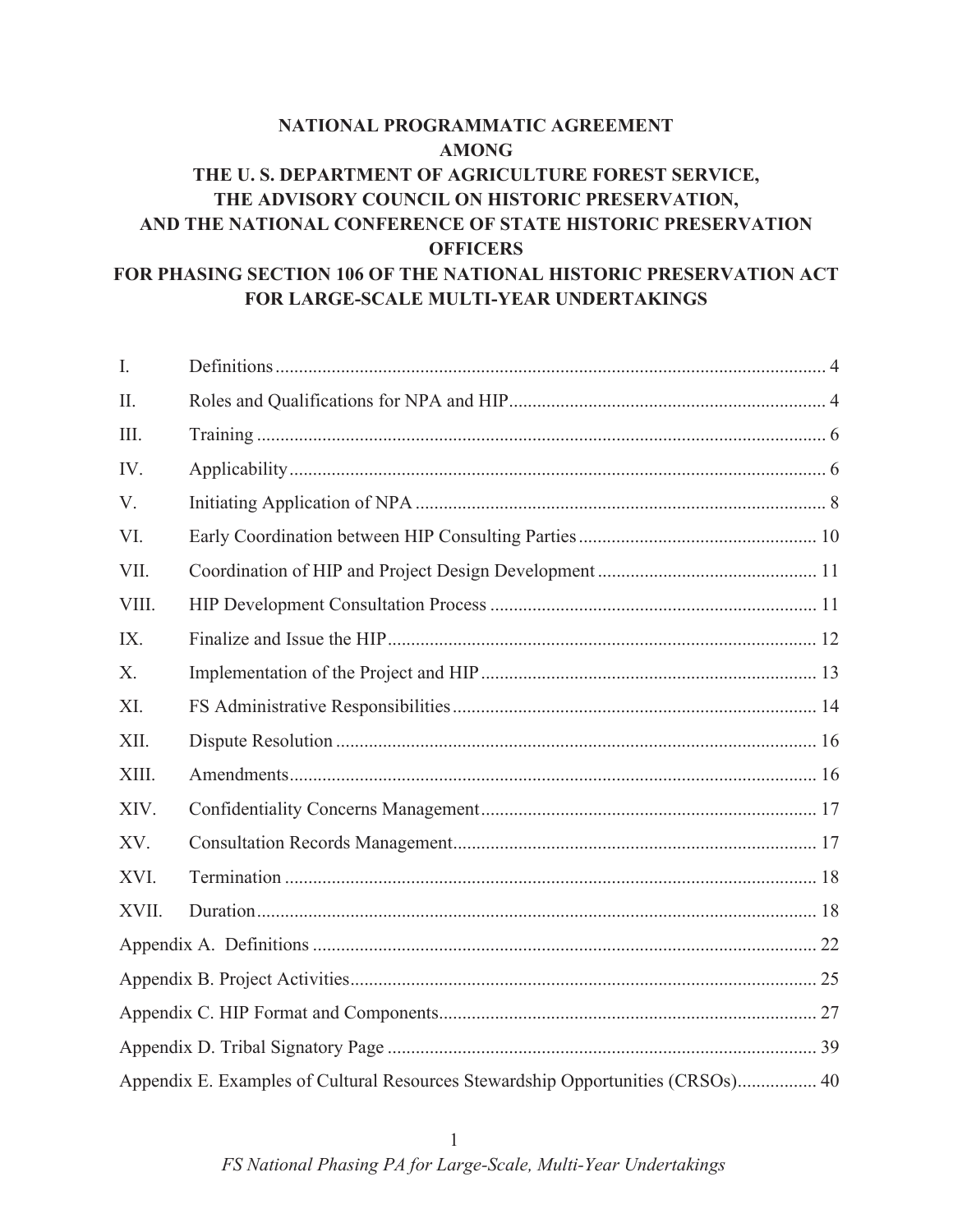# **NATIONAL PROGRAMMATIC AGREEMENT AMONG THE U. S. DEPARTMENT OF AGRICULTURE FOREST SERVICE, THE ADVISORY COUNCIL ON HISTORIC PRESERVATION, AND THE NATIONAL CONFERENCE OF STATE HISTORIC PRESERVATION OFFICERS FOR PHASING SECTION 106 OF THE NATIONAL HISTORIC PRESERVATION ACT FOR LARGE-SCALE MULTI-YEAR UNDERTAKINGS**

**WHEREAS**, the United States Department of Agriculture (USDA) Forest Service (FS) develops and administers the renewable resources of timber, range, water, recreation and wildlife on the National Forests for multiple use and sustained yield of the products and services; and

WHEREAS, the FS implements large-scale multi-year projects (hereafter "Project") to improve forest health and mitigate impacts of natural disasters and to support non-recreation and recreational special use permitting, range improvements, development and maintenance of transportation and utility corridors, and other activities (such as those listed as examples in Appendix B); and

**WHEREAS**, the FS has determined that large-scale multi-year Projects constitute undertakings requiring review pursuant to 36 CFR Part 800, the regulations implementing Section 106 of the National Historic Preservation Act (NHPA) (54 U.S.C. 306108); and

**WHEREAS**, FS large-scale multi-year Projects are subject to environmental review under the National Environmental Policy Act (NEPA) and other environmental laws; and

**WHEREAS**, in accordance with the timing requirement of 36 CFR § 800.1(c), the FS Agency Official must complete the Section 106 process prior to the approval of a project, activity, or program funded in whole or in part under the direct or indirect jurisdiction of a Federal agency, including those carried out by or on behalf of a Federal agency; those carried out with Federal financial assistance; and those requiring a Federal permit, license or approval; and the "Agency Official shall ensure that the Section 106 process is initiated early in the undertaking's planning, so that a broad range of alternatives may be considered during the planning process for the undertaking;" and

**WHEREAS**, pursuant to the 2008 Forest Service Manual (FSM) 2364.11, the FS Agency Official completes the Section 106 process prior to the issuance of a decision memo, decision notice, or record of decision unless following an alternative process in a programmatic agreement (PA); and

**WHEREAS**, individual FS units regularly determine that due to the size and scope of large-scale multi-year Projects, the identification of and the assessment of effects to historic properties that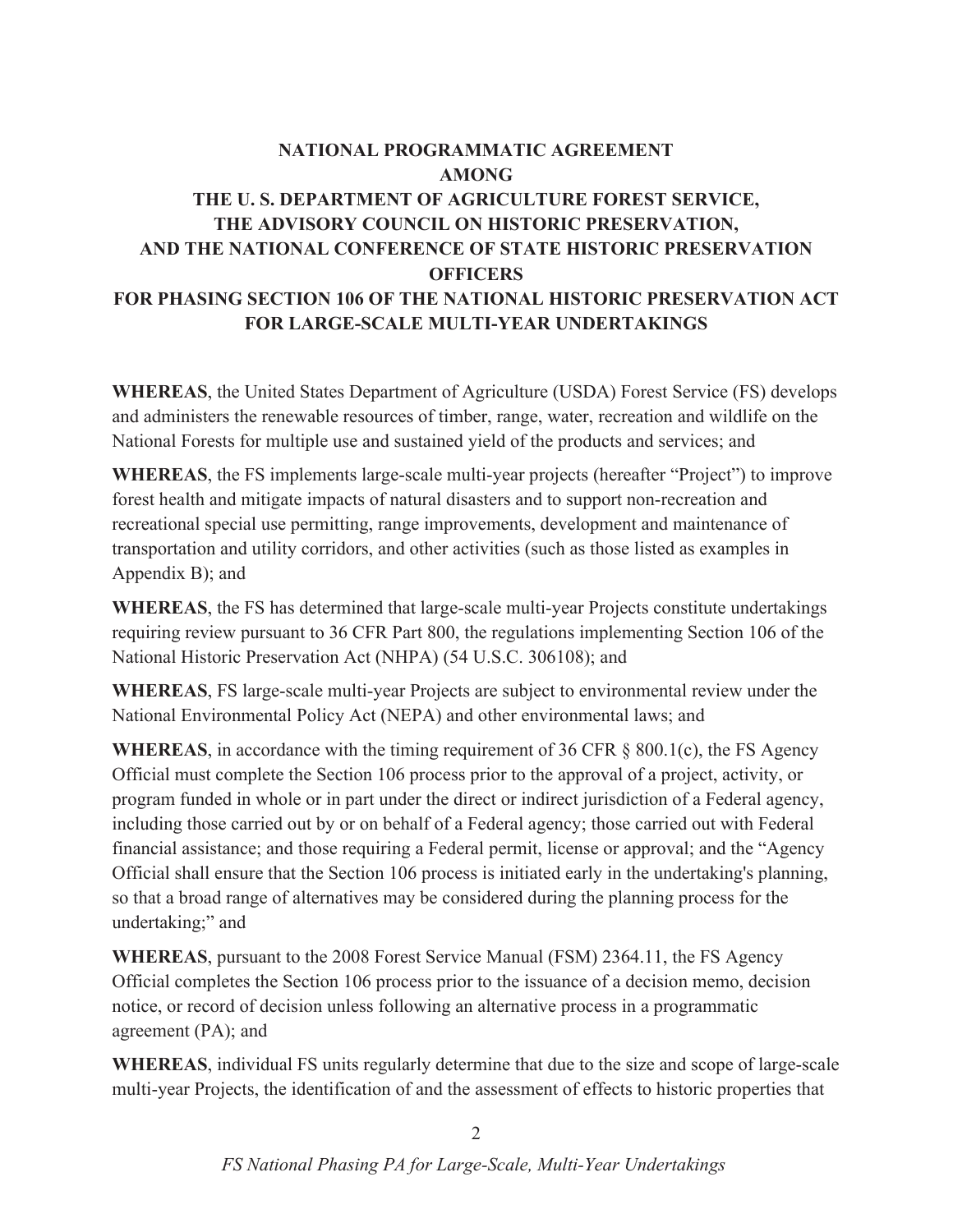may be affected by these Projects cannot be fully determined prior to approval of an undertaking  $(36 \text{ CFR } \S$  800.14(b)(1)(ii)) such that use of a PA may be appropriate to complete Section 106 for these Projects; and

**WHEREAS**, the FS proposes to develop a nationwide programmatic agreement (NPA) to establish a framework for how to implement a program of phased Section 106 processes, consistent with 36 CFR  $\S$ § 800.4(b)(2) and 800.5(a)(3), making the requirement for projectspecific phasing PAs optional with the alternative process, while also emphasizing early consultation to inform FS about cultural resource stewardship opportunities (CRSOs) that FS Agency Officials may opt to incorporate into Project designs when CRSOs (such as those listed as examples in Appendix E) meet the Project purpose and need and are mutually beneficial to FS and consulting parties; and

**WHEREAS**, a phased process for Section 106 is hereby defined for this NPA as the identification and evaluation of historic properties, assessment of effects, and resolution of adverse effects that may begin prior to the Project decision, but will only be fully completed after the Project decision, and before Project implementation begins in an area of the project where historic properties may be affected; and

**WHEREAS**, this NPA may be applied when the FS is the sole or lead agency for a large-scale multi-year Project, but it may not be applied: in Hawaii, U.S. territories except Puerto Rico; on Tribal lands except when Tribal lands are under the jurisdiction of a Tribe that is a Tribal Signatory to the NPA; or when the Project has the potential to affect a National Historic Landmark; and

**WHEREAS**, this NPA does not invalidate existing program alternatives or any other applicable Section 106 agreements; and

**WHEREAS**, the FS consulted with the Advisory Council on Historic Preservation (ACHP) and the National Conference of State Historic Preservation Officers (NCSHPO) pursuant to 36 CFR Part 800; and

**WHEREAS**, the FS invited federally recognized Indian Tribes (Tribes), including Alaska Native Corporations, and Tribal Historic Preservation Officers (THPOs) to consult pursuant to 36 CFR Part 800; and

**WHEREAS**, the FS invited National Trust for Historic Preservation, the National Association of Tribal Historic Preservation Officers (NATHPO), and the Coalition for American Heritage to consult; and

**WHEREAS,** the FS provided opportunities for public review and comment by publishing online information about this NPA and receiving comments through online platforms; and

**NOW, THEREFORE**, the FS, ACHP, and NCSHPO agree that implementation of this NPA in accordance with the following stipulations will allow the FS to meet its responsibilities under Section 106 of the NHPA for the undertakings subject to this NPA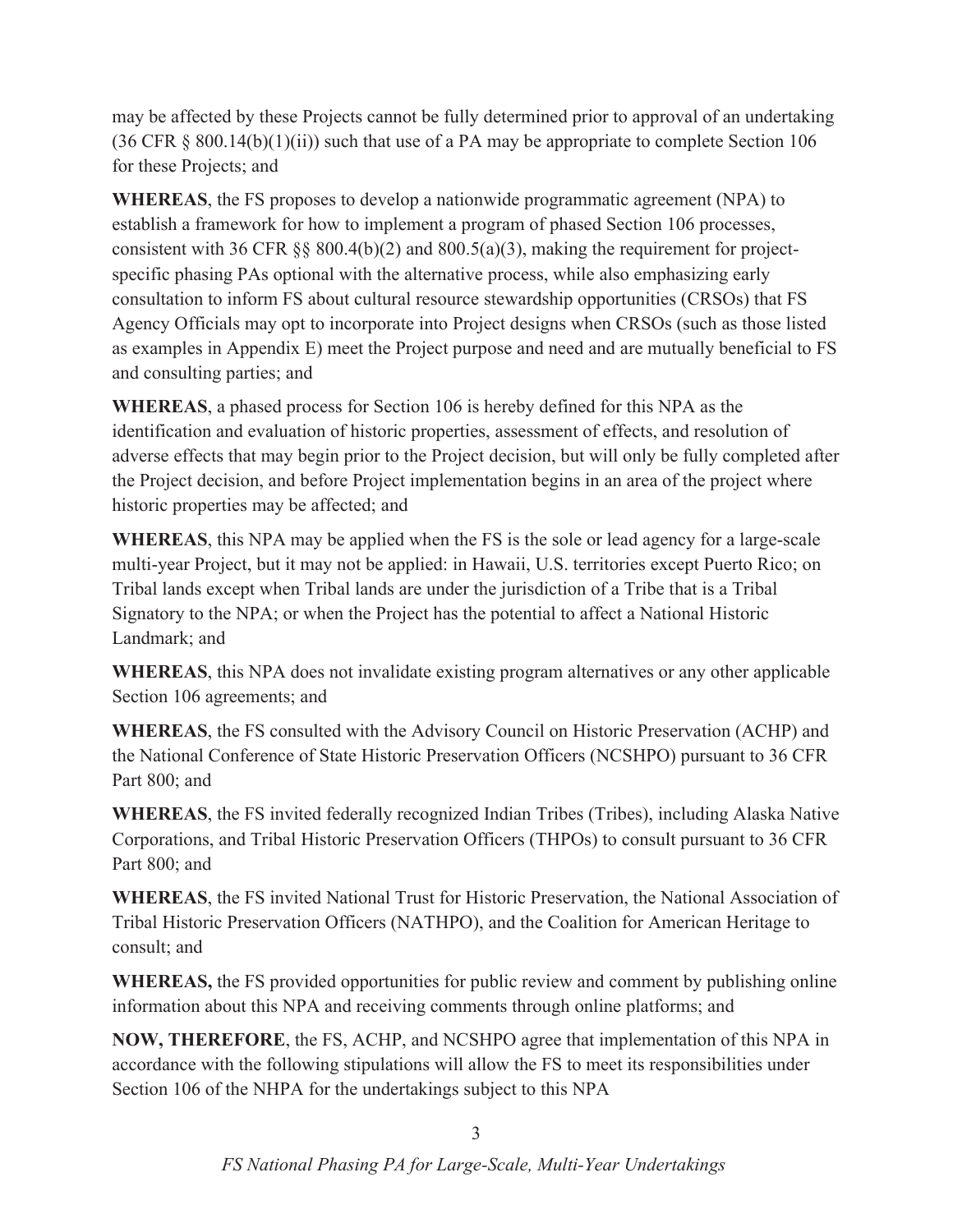# **STIPULATIONS**

The FS will ensure the following stipulations are carried out for any Project for which this NPA is used to comply with Section 106:

## **Purpose**:

The purpose of this NPA is to provide a framework for completing a phased Section 106 process for large-scale multi-year Projects subject to review under 36 CFR Part 800. The framework includes developing a Heritage Implementation Plan (HIP), in lieu of an individual PA, to document how the phased Section 106 process will be completed for an individual Project (see Appendix C for more information).

The geographic and temporal scope of FS large-scale multi-year Projects requires the FS to defer the identification and evaluation of historic properties, assessment of effects, and resolution of adverse effects until after a Project's decision document (i.e., decision memo, decision notice, or record of decision). Such Projects require a phased Section 106 approach, whereby Section 106 compliance activities, including the documentation requirements pursuant to 36 CFR § 800.11, begin before and continue after the Project decision, while the large-scale multi-year Project is being implemented with specific activity alternatives being refined over time.

This NPA is an optional Section 106 program alternative that allows for the phased completion of the Section 106 process after an applicable Project decision. The Forest Service shall identify when a Project will utilize the phased approach in this NPA at the early stages of Project planning.

#### **I. Definitions**

A. The definitions in 36 CFR Part 800 are applicable to this NPA and are incorporated by reference herein. Additional terms relating to this NPA are defined in FSM Chapter 2360. The definitions in Appendix A of this NPA are incorporated here for reference and shall apply throughout this NPA and for all Projects reviewed under its terms. For the purposes of this NPA: 1) "Project" is interchangeable with the term "undertaking;" and 2) anything "written" and "in writing" refers to hardcopy or electronic communication.

#### **II. Roles and Qualifications for NPA and HIP**

A. Agency Official. FS Agency Officials have the authority to make decisions related to Section 106 processes under their jurisdiction. For the purposes of this NPA, the Agency Official is a District Ranger, Forest or Grassland Supervisor, Regional Forester, or any equivalent unit leader. The Agency Official who is at minimum, a Forest Supervisor or equivalent unit leader, must sign the HIP to finalize or issue it. The Agency Official for the Project shall: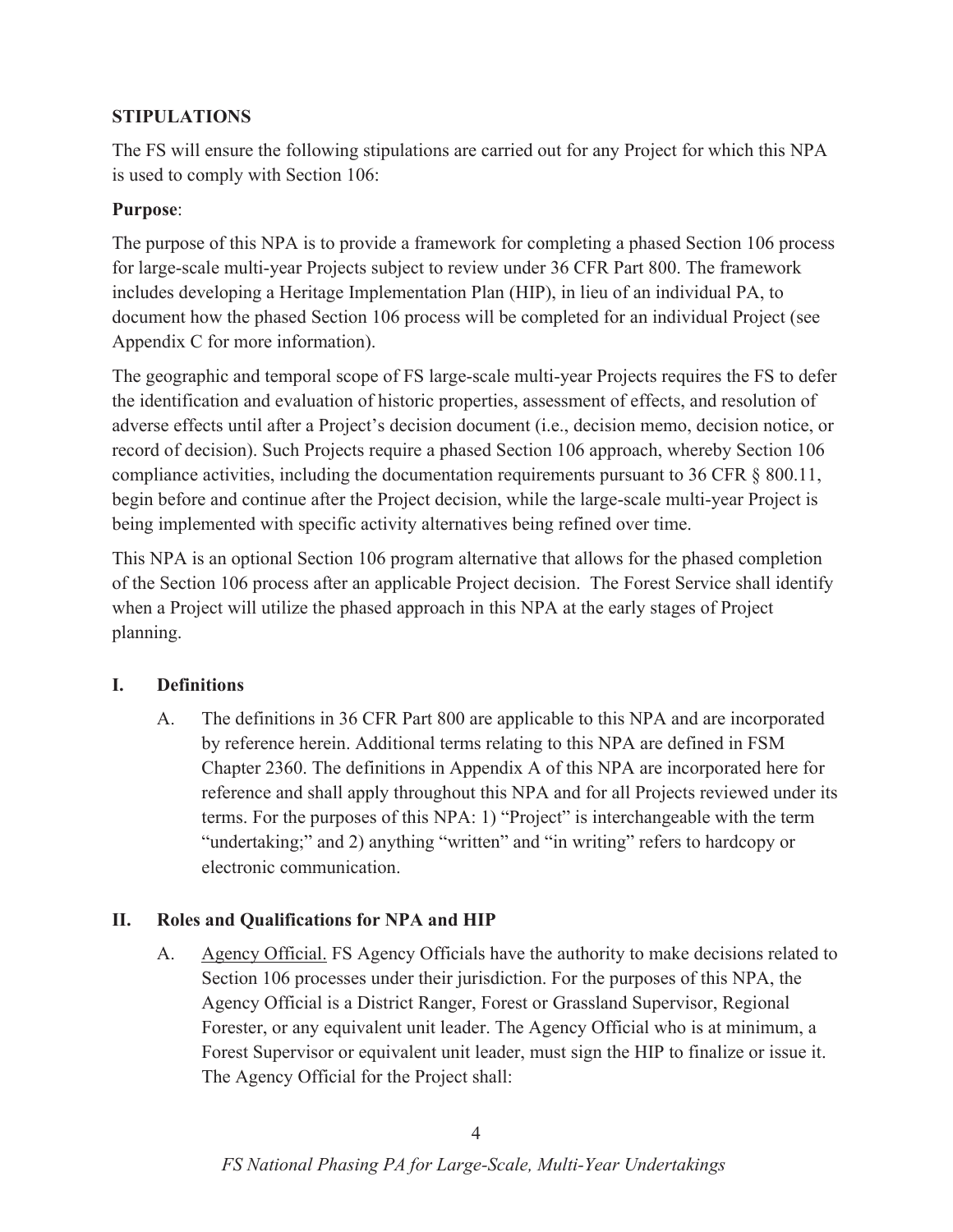- 1) Make decisions regarding the use of the NPA, considering recommendations made by the FS Heritage Professional.
- 2) Ensure that FS Heritage Professionals are engaged in the planning process at the beginning of Project consideration and development so that historic properties are considered in Project planning and design. This includes inviting Heritage Professionals to participate in the Project or planning Inter Disciplinary Team (IDT) at the earliest stages of Project consideration.
- 3) Seek input from HIP consulting parties and FS Heritage Professionals as early as possible in Project development to identify potential CRSOs that the Agency Official may opt to include in the Project design. This includes inviting Heritage Professionals to participate in the Project or planning IDT at the earliest stages of Project consideration. The Agency Official retains sole discretion on whether or not to include CRSOs in a Project design.
- B. Forest Service Heritage Professional. FS Heritage Professionals are FS staff that meet, at a minimum, Office of Personnel Management standards under the GS-0170 historian, GS-0190 anthropologist, or GS-0193 archaeologist series (FSM 2360); and/or the Secretary of Interior's Standards and Guidelines for Archaeology and Historic Preservation, Professional Qualifications Standards (48 FR 44716, Sept. 29, 1983). The FS Heritage Professional shall:
	- 1) Make recommendations to the Agency Official throughout the use of the NPA. This includes verifying the applicability of the NPA in writing to the Agency Official and recommending any CRSOs that may be appropriate to include in the Project design to the Agency Official.
	- 2) Facilitate the development of the HIP on behalf of or with the Agency Official in consultation with HIP consulting parties.
	- 3) Be the subject matter expert with the only authority to make management recommendations and review and approve heritage work performed by others (FSM 2360.91).
- C. HIP consulting parties. The HIP consulting parties include the applicable SHPO(s)/THPO(s), Tribe(s), representatives of local governments, applicants, and other consulting parties, pursuant to 36 CFR § 800.2, that the Agency Official has identified for the specific Project being considered under the NPA. The Agency Official will invite HIP consulting parties to consult on which strategies for identification, assessment of effect, and resolution of adverse effects to include in the HIP for a specific Project under the NPA, and any CRSOs that may be integrated in the Project design.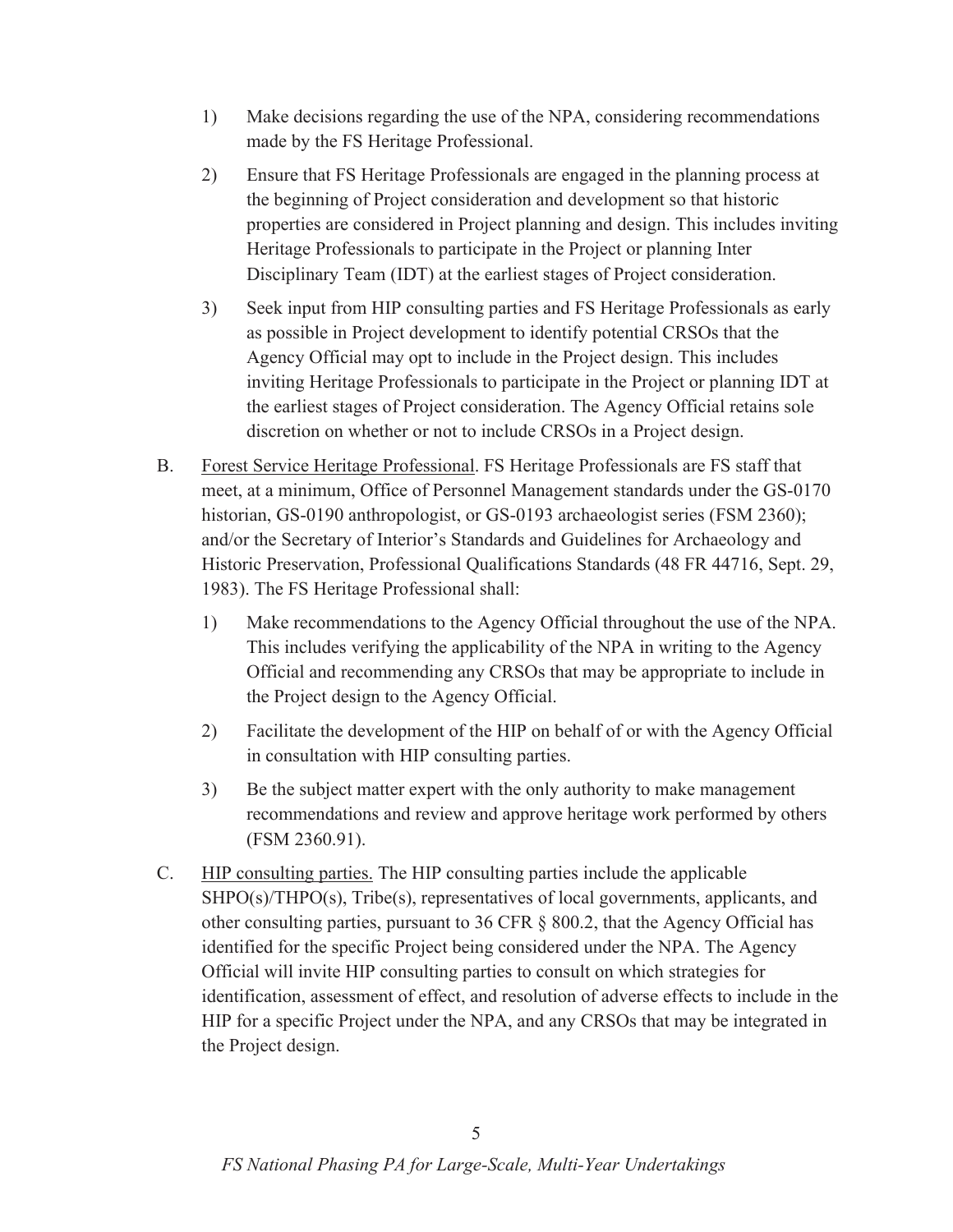D. Advisory Council on Historic Preservation (ACHP). At any time during the development of the HIP or implementation of the NPA, the FS or any party, regardless of their participation as a HIP consulting party, may request ACHP involvement or comment. For each Project during the first two years following execution of the NPA, FS units will notify and invite the ACHP to participate as a HIP consulting party to develop individual HIPs through its Electronic Section 106 Documentation Submittal System (e106). When the ACHP determines that its participation is warranted, the ACHP may choose to participate or comment on the HIP development process. When invited to comment by a consulting party or any party, regardless of their participation as a HIP consulting party, prior to the implementation of the HIP, the ACHP will follow provisions in Section XII.A.

#### **III. Training**

- A. Prior to using this NPA and implementing the HIP as an alternative to standard Section 106 procedures, the relevant FS Heritage Professionals, Project planners, and Agency Official must receive training and a certificate documenting completion of training in the use and implementation of this NPA and subsequent HIPs (see Section XI.A for more information). The FS shall offer training materials to HIP consulting parties, pursuant to Section XI.A.
	- 1) Personnel change. When the Agency Official or FS Heritage Professional responsible for the development and implementation of the HIP leaves their position or no longer has a role in the HIP, the Agency Official or their immediate supervisor must designate a replacement to serve in the role and take the NPA training within ninety (90) days of taking on the new role. For this purpose, the Agency Official should ensure that they have trained backup staff who can serve in this role for an interim period in the event the position cannot be filled within ninety (90) days of the position becoming vacant.

#### **IV. Applicability**

- A. Qualifying criteria. A FS unit may use the phased Section 106 process in this NPA and subsequent HIP for a Project when the following criteria are met:
	- 1) The FS unit staff applying the NPA and HIP meet the qualifications and training requirements (Sections II and III); and
	- 2) When Project implementation is proposed to last more than two calendar years from the date the of the Project decision; and
	- 3) When alternatives under consideration consist of corridors or large land areas, or where access to properties is restricted; and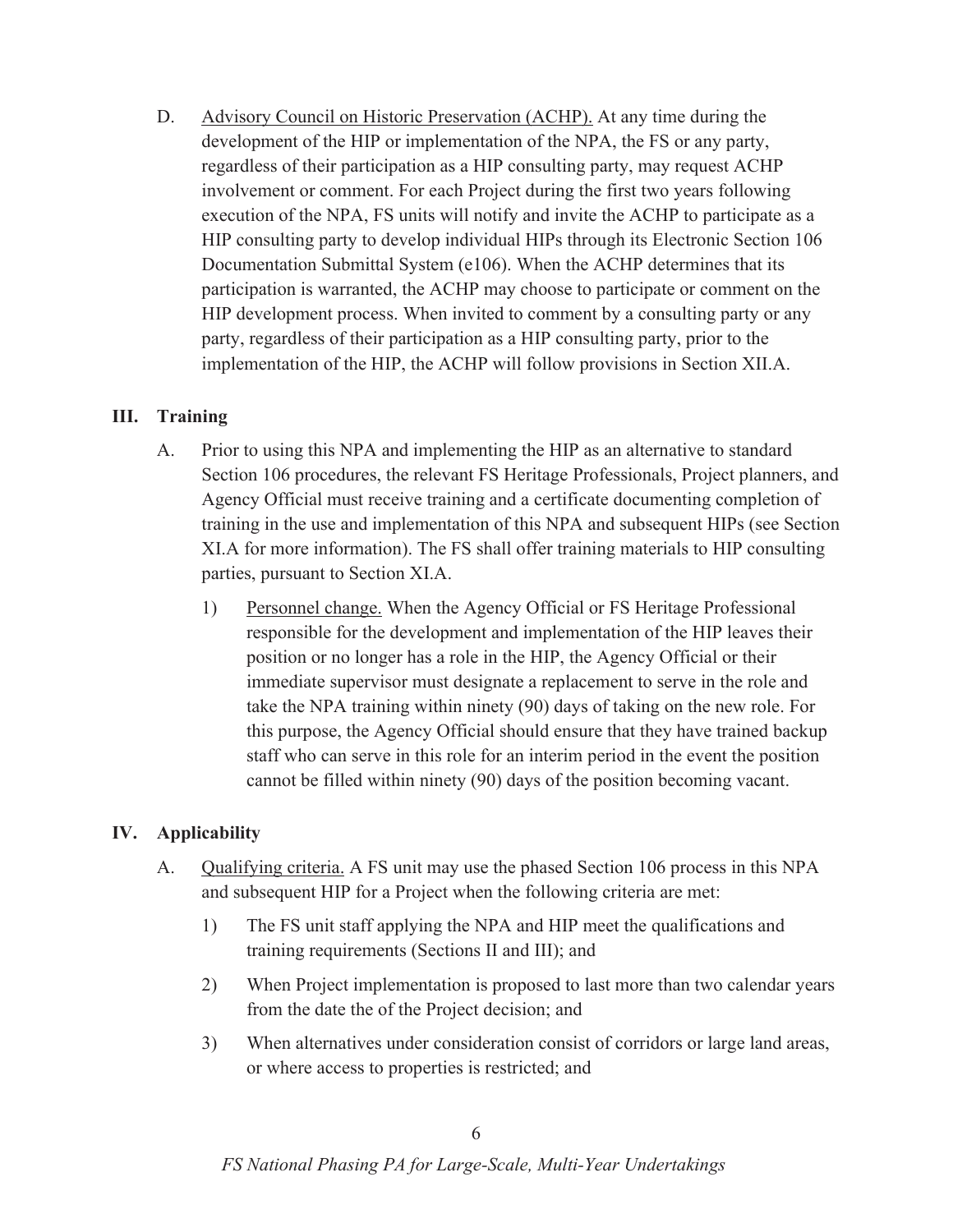- 4) When the identification of and/or the effects on historic properties cannot be fully determined prior to authorization of a Project; and
- 5) When none of the conditions described in IV.C. apply.
- B. Example Project activities. Projects appropriate to phase under the NPA may include, but are not limited to, activities listed in Appendix B.
- C. Disqualifying criteria. A FS unit shall not apply this NPA for Projects that:
	- 1) Occur on Tribal lands or have the potential to affect historic properties on Tribal lands, unless the Tribe has become a Tribal Signatory to this NPA per Section IV.D, or
	- 2) Involve mineral, oil, and/or gas extraction, exploration, transport, or other related activities, or
	- 3) Include activities that would infringe on or adversely alter the legal rights of any Tribal sovereign nation and/or its Tribal members as guaranteed in treaties, agreements, and other legal instruments that allow access to and use of natural and cultural resources including, but not limited to plants, animals, water, minerals, and other land resources, or
	- 4) Include activities with the potential to affect a National Historic Landmark, or
	- 5) Comply with NEPA via categorical exclusions listed at 36 CFR  $\S$  220.6(d), which do not require a project or case file and decision memo, or
	- 6) Consist entirely of activity types that are covered under an existing PA with phasing provisions that is in effect and applicable to the FS unit where the Project is proposed, unless the relevant SHPO signatory to that active and applicable PA agrees to apply the terms of the NPA in writing.
- D. NPA application on Tribal lands. A Tribe may authorize use of this NPA for any Project(s) that are proposed to occur on or have the potential to affect historic properties located on Tribal lands by submitting the Tribal Signatory Page in Appendix D signed by an authorized Tribal Official or designated representative of the Tribe authorizing such intent to the Chief of the Forest Service or designated Agency Official. Once a written and signed notification is received by the Chief of the Forest Service or designated Agency Official, the Tribe will become Tribal Signatory to the NPA and provisions of the NPA will be applicable to the proposed Project(s) that may occur on or affect historic properties on that Tribe's lands. The Tribe's THPO, if applicable, will serve as the SHPO for Projects on Tribal lands.
	- 1) Once a Tribe becomes a Tribal Signatory to the NPA, it will remain a signatory until the Tribe terminates its participation in the NPA. Termination by any Tribal Signatory will be limited to termination of the NPA's applicability on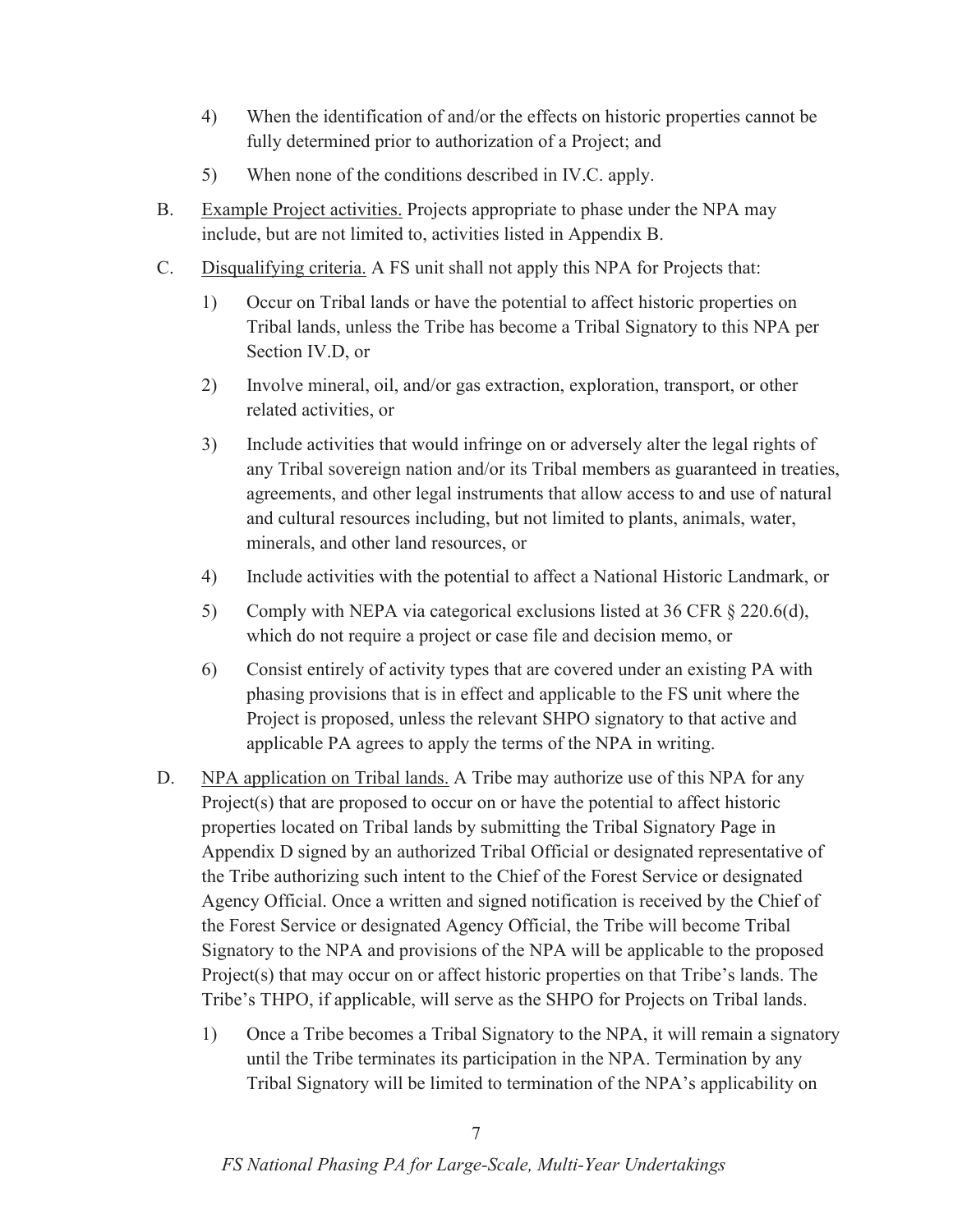the Tribal lands under the jurisdiction of the Tribal Signatory (see Section XVI.B).

2) At any point after a Tribe becomes a Tribal Signatory, the Tribe and a FS Agency Official may agree that the FS shall follow 36 CFR §§ 800.3-800.7 or another applicable program alternative for a particular Project proposed to occur on or have the potential to affect historic properties on Tribal lands rather than the terms of the NPA.

### **V. Initiating Application of NPA**

- A. Determination of applicability of the NPA. At the earliest stages of Project consideration, the FS Heritage Professional shall determine and document in writing to the Agency Official whether the terms under this NPA are applicable and appropriate for the Project in accordance with Section IV. If the FS Heritage Professional determines this NPA is:
	- 1) not applicable, the FS Heritage Professional will recommend to the Agency Official whether to follow a different applicable program alternative (such as an existing PA), pursue a Project-specific program alternative or agreement document, follow the substitution process (36 CFR  $\S$  800.8((c)), or follow the standard Section 106 process (36 CFR § 800.3 through 800.7).
	- 2) applicable, the FS Heritage Professional will recommend to the Agency Official to invite HIP consulting parties to participate in consultation to utilize the NPA and provide input on potential CRSOs that the Agency Official may opt to include in the Project design.
- B. Notification and invitation of HIP consulting parties. Early in Project planning, the Agency Official shall identify and invite, in writing, SHPO(s)/THPO(s) and Tribe(s) (at a minimum), in addition to representatives of local governments, applicants, the Secretary of Interior (if applicable), and other additional consulting parties, pursuant to 36 CFR § 800.2(c), 36 CFR § 800.8(a)(2) and 36 CFR § 800.10, to participate in the development of the HIP that may help inform the Project design. The Agency Official invitation serves both as a notification of the intent to apply the NPA and a request for parties to indicate their participation as a HIP consulting party within thirty (30) days upon receipt.
- C. Managing responses. The Agency Official shall make a reasonable and good faith effort to ensure parties have received the notification/invitation. If within (30) days of receipt of Agency Official's notification/invitation, parties:
	- 1) Do not provide a written response, the Agency Official will not consider nonresponsive parties as HIP Consulting parties.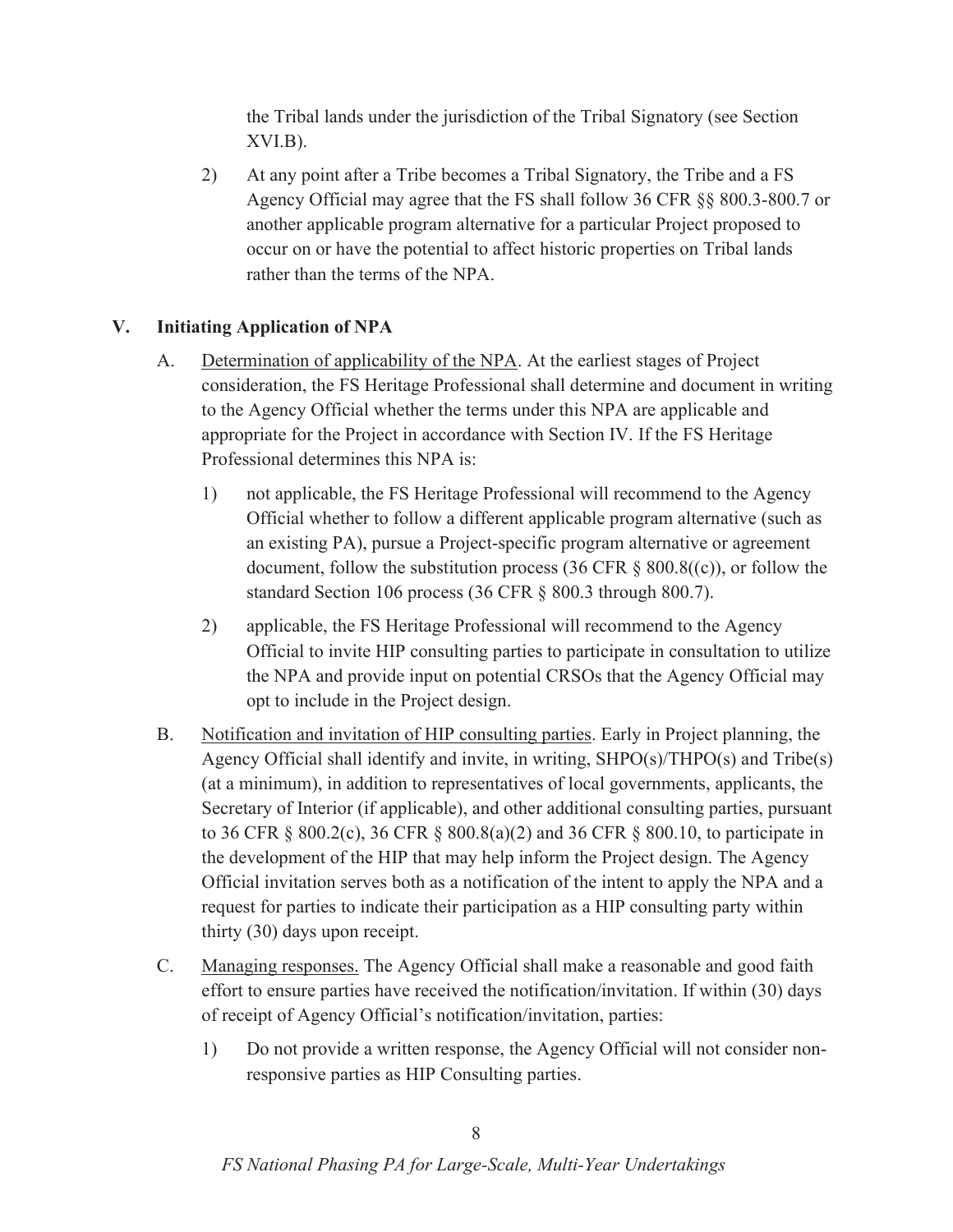- (i) Parties who do not respond may request to become a HIP consulting party at a later date pursuant to Section V.D.
- 2) Respond with written interest to participate in the development of the HIP, the Agency Official will consider those parties as HIP consulting parties and begin to coordinate with them pursuant to Section VI.
- 3) Respond with written concerns or disagreement about the use of the NPA, providing a reason why the Project does not meet the applicability criteria under Section IV:
	- (i) The Agency Official, in coordination with the FS Heritage Professional, will consider views of the concerned party or parties and provide them a final decision regarding the application of the NPA within thirty days (30) days of receiving parties' written concerns about the use of the NPA.
	- (ii) If the Agency Official determines the use of the NPA is:
		- (a) Acceptable: the Agency Official will provide a written response of decision and invite the concerned party to participate in the development of the HIP, providing them a final thirty (30) day response period and managing responses following Section C.1 and C.2. above, before coordinating the initial Section 106 meeting under Section VI.
		- (b) Not acceptable: the Agency Official will provide a written response of decision and invite parties to participate in consultation under another applicable agreement or program alternative (where available), pursue a Project-specific program alternative or agreement document, follow the substitution process (36 CFR §  $800.8(6)$  or follow the standard Section 106 process.
- D. Later requests to become HIP consulting parties. A party who has not previously participated as a HIP consulting party may submit a written request to the Agency Official to be a HIP consulting party at any point during the development or implementation of the HIP. The Agency Official, in coordination with the FS Heritage Professional, will consider any written request to participate in accordance with 36 CFR § 800.3(f) and provide the requesting party a written response. SHPOs/THPOs and Tribes will be accepted as HIP consulting parties. The Agency Official will coordinate the participation of any new HIP consulting party to align with the current status of the HIP development or implementation.
- E. Government-to-Government consultation. The NPA does not change the FS Government-to-Government consultation responsibilities for Projects on or off Tribal lands. Regardless of a Tribe's level of participation in larger consulting groups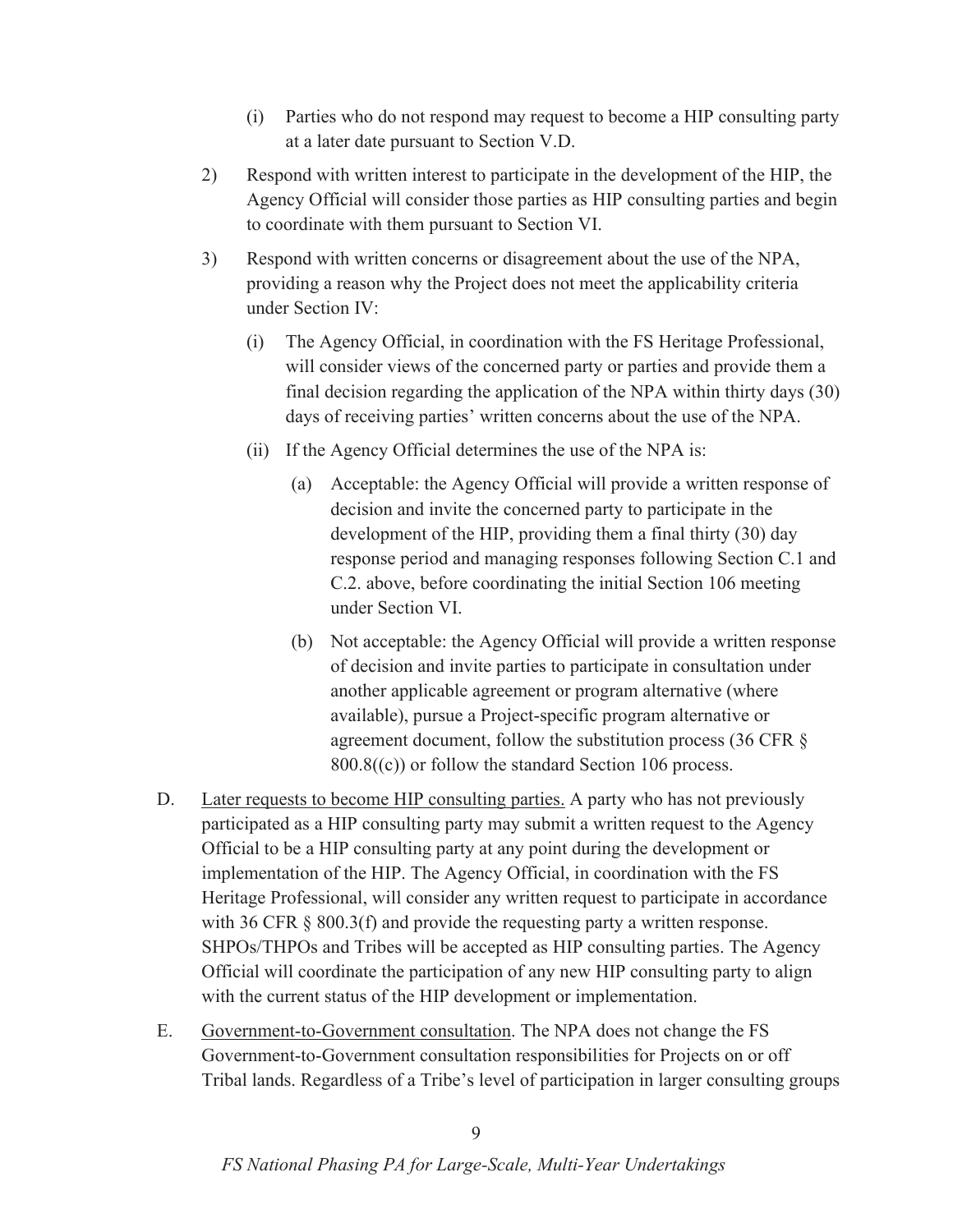or meetings (e.g. stakeholder meetings, public meetings, etc.), the Agency Official shall offer NHPA Section 106 consultation opportunities on a Government-to-Government basis for Tribes pursuant to 36 CFR  $\S$  800.2(c)(2)(ii) in a manner that will inform the development and implementation of the HIP.

### **VI. Early Coordination between HIP Consulting Parties**

- A. First meeting among HIP consulting parties. The Agency Official will coordinate the first Section 106 consultation meeting and send an initial package of information to HIP consulting parties. The first Section 106 consultation meeting should be held before drafting the HIP to obtain sufficient input from HIP consulting parties to inform the development of the HIP. The package will include information about the proposed Project available at this stage, including:
	- 1) A map and summary of the developing Project proposal, including types of activities, intent, and tentative timeline for implementation.
	- 2) A cultural resource overview of the proposed Project area including a brief cultural history, ethnographic information, summary of past investigations, known cultural resources, and any other information the Heritage Professional believes is relevant to develop a reasonable and good faith effort to identify historic properties. Detailed information about sensitive cultural resources must be restricted and only shared with relevant parties (see Section XIV).
	- 3) Initial request for input regarding any potential CRSOs that the Agency Official may opt to incorporate in the Project design.
	- 4) Contact information for both the Agency Official and FS Heritage Professional.
	- 5) A list of all parties invited to participate as a HIP consulting party.
	- 6) A proposal of date(s) for the following Section 106 consultation meeting(s).
	- 7) Reference materials or electronic links to online reference materials on the NPA and the HIP process.
- B. Other early coordination activities.
	- 1) Establishing consultation protocol and timeline. The Agency Official should coordinate with the HIP consulting parties to establish an agreeable approach for sending information or draft HIPs for HIP consulting parties' review throughout the HIP development process (e.g., sharing electronic documents via electronic sharing folder, via email, or sending hard copies via certified mail, etc.). If feasible, during the first Section 106 consultation meeting, but no more than thirty (30) days after the first Section 106 consultation meeting, the Agency Official should establish a consultation timeline to develop the HIP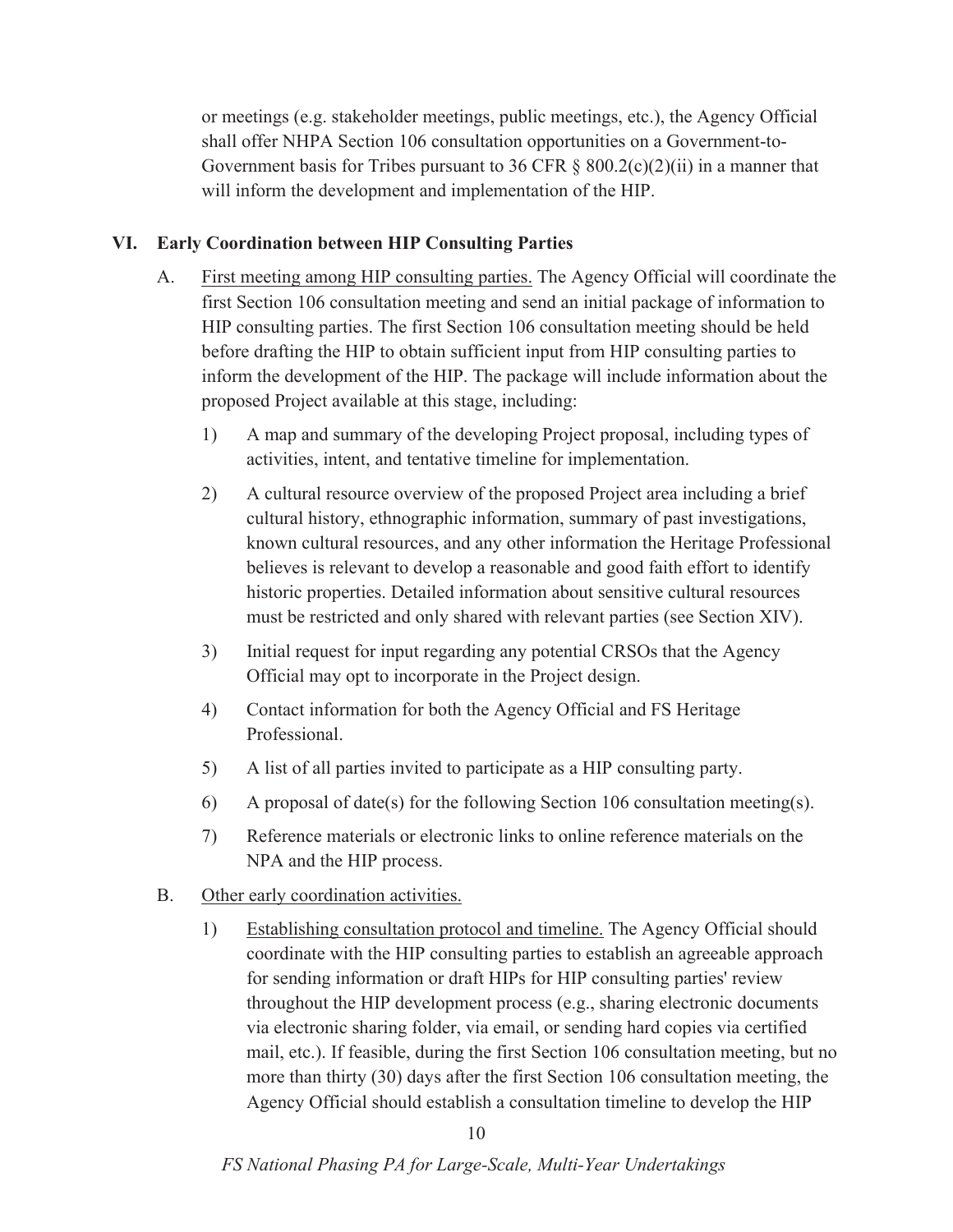with input from HIP consulting parties that marks when consultation meetings and review periods will occur, following the requirements in Section VIII.

### **VII. Coordination of HIP and Project Design Development**

- A. To help inform Project design and the drafting of the HIP, the Agency Official shall invite HIP consulting parties to participate in any public or relevant stakeholder meetings related to the Project that may occur prior to and/or during the environmental review process.
- B. The HIP consulting parties' level of engagement in consultation meetings, including inability to attend, will not preclude their ability to review, comment, or consult on the HIP according to the timeline established by the HIP consulting parties.
- C. During public or relevant stakeholder meetings related to the Project prior to and/or during the environmental review process, the FS:
	- 1) Shall state to meeting attendees when such meetings will also support Section 106 consultation responsibilities and clarify the intent to use the NPA and the HIP to meet Section 106 requirements. Although Tribes will be invited to attend public meetings, such meetings do not constitute Government-to-Government consultation with Tribes (see Section V.E).
	- 2) The Heritage Professional may share the non-confidential contents proposed in the draft HIP, including non-confidential CRSOs, with meeting attendees in order to refine the scope of the HIP and gain input on the overall Project design. The FS may only share the content of the draft HIP in meetings after consulting with HIP consulting parties regarding sharing the draft HIP content and following applicable confidentiality laws and concerns (Section XIV).
- D. Nothing in the NPA grants any right to members of the public or to HIP consulting parties to attend internal FS meetings or to obtain deliberative FS information.

#### **VIII. HIP Development Consultation Process**

- A. Consultation requirements to develop the HIP (Appendix C). The Agency Official and Heritage Professional shall seek, discuss, and consider the views of HIP consulting parties, and, where feasible, seek agreement with them to develop the phased Section 106 process to be documented in the HIP under this NPA (Appendix C).
- B. HIP development consultation timeline (Appendix C). The development of the HIP will begin early, beginning before and/or running concurrently with the NEPA review process, and the HIP shall be finalized before the Agency Official finalizes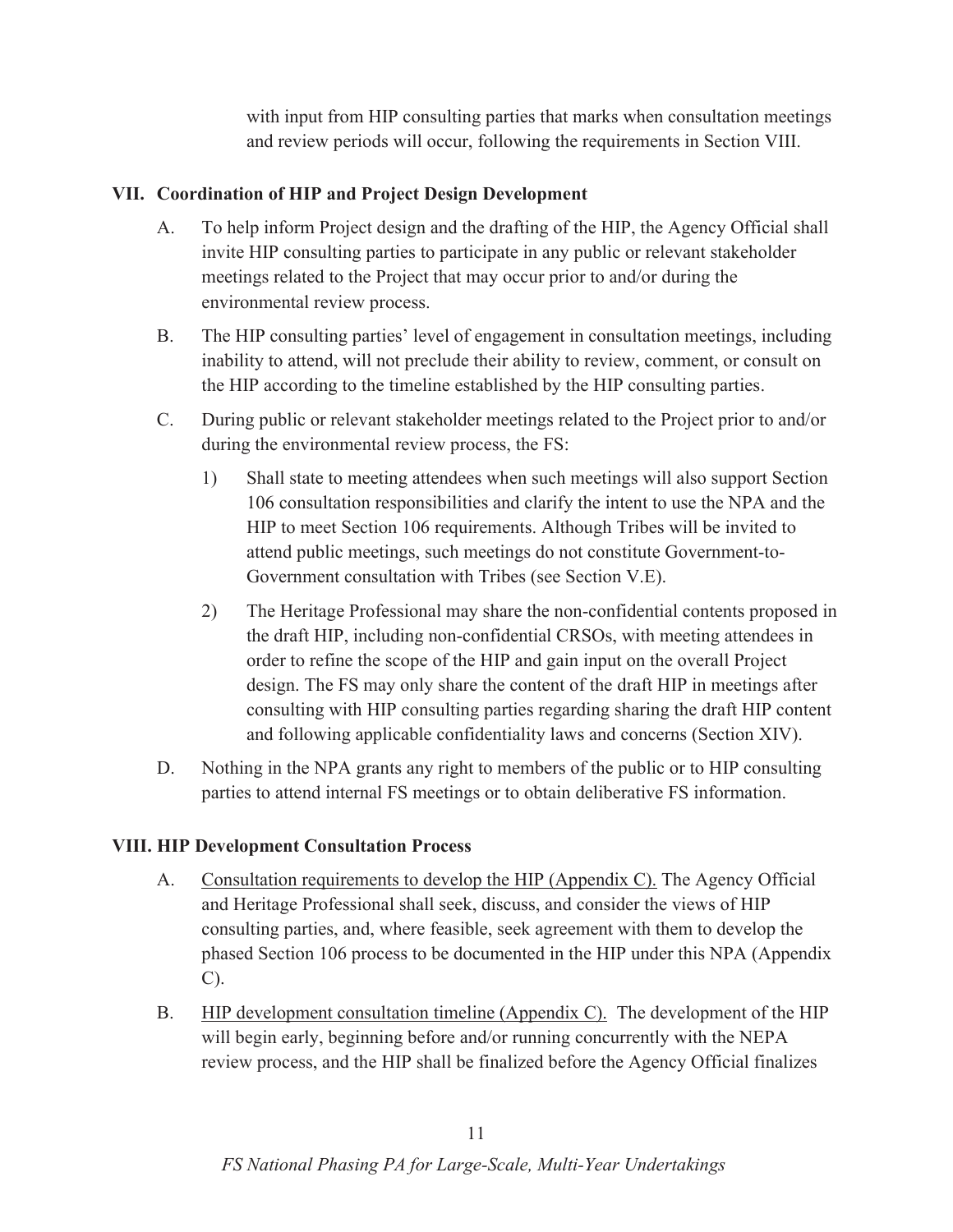the Project decision document (i.e., decision memo, decision notice, or record of decision).

- 1) HIP consultation meetings. The Agency Official or relevant designee shall meet with HIP consulting parties throughout the HIP development process at a frequency that is reasonable to the scope and scale of the Project.
	- (i) Meeting coordination. On behalf of the Agency Official, the Heritage Professional will coordinate consultation meetings at a date and in a location and/or format (e.g., in-person, video conferencing, or teleconferencing, etc.) that allows, to the maximum extent possible, for all HIP consulting parties to participate in the discussion on the proposed Project and phased Section 106 processes to include in the HIP.
- 2) Minimum review periods. At a minimum, there will be two review periods among HIP consulting parties: one review of an informal draft or outline of the HIP and one final thirty (30) day review of a final unsigned HIP prior to finalizing and issuing the HIP (Section IX).

#### **IX. Finalize and Issue the HIP**

- A. Request of support. The FS will send to HIP consulting parties the final unsigned HIP documenting how the FS has considered all comments, and to the extent possible, resolved all issues of concern. This will serve as the FS's notification of intent to issue the HIP. In the same transmittal, the FS shall request SHPOs/THPOs and Tribes to provide a written statement of support within thirty (30) days upon receipt regarding the issuance of the HIP. The FS will make a good faith effort to confirm HIP consulting parties' receipt of the final unsigned HIP, such as calling or e-mailing to ensure their receipt.
- B. Managing Responses. Within thirty (30) days of receipt of the draft HIP:
	- 1) If no SHPO/THPO or Tribe provides a response, the Agency Official may issue the HIP.
	- 2) If a SHPO/THPO or Tribe provides a written statement of support, the Agency Official will include it in the Project record and may issue the HIP.
	- 3) If a SHPO/THPO or Tribe provides a written statement of concern, the Agency Official shall consider and may consult with parties on those concerns and shall notify relevant HIP consulting parties of the intent to either issue or modify the HIP. The Agency Official will include all HIP consulting party statements in the Project record.
		- (i) Disagreement Process. If the FS cannot resolve the disagreement, the HIP consulting party or Agency Official will refer the matter to the ACHP.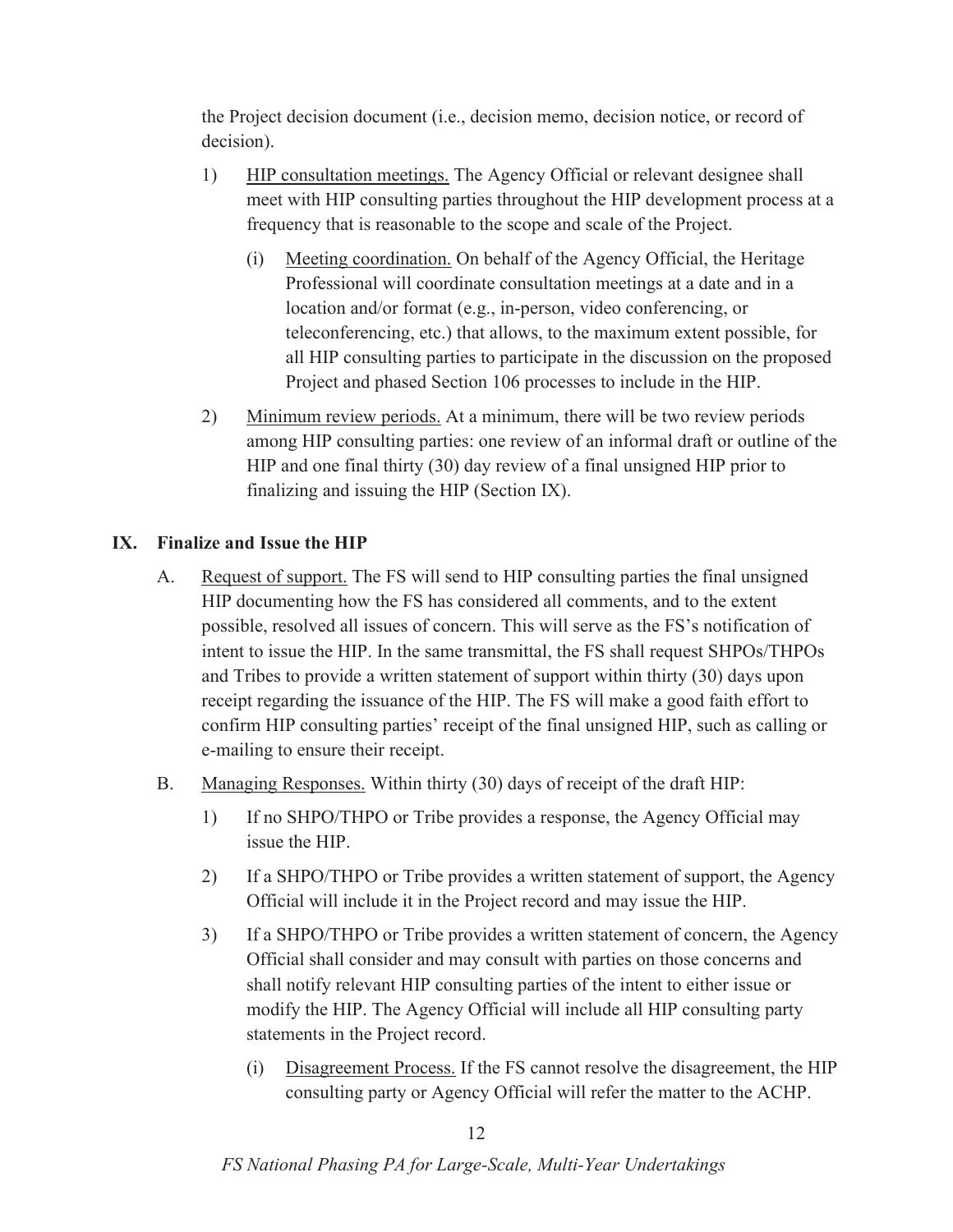- (a) When a HIP consulting party or relevant Agency Official requests the ACHP to comment, the ACHP shall address both the Higher-Ranking Agency Official and Agency Official applying the NPA within fifteen (15) days of receipt of all pertinent documentation to either provide the FS recommendations regarding the dispute or request and receive an additional fifteen (15) days to respond.
- (b) Upon receipt of ACHP's recommendations regarding the dispute, the Higher-Ranking Agency Official shall coordinate with the relevant Agency Official and Heritage Professional(s) and consider whether and/or how to reasonably modify the HIP to meet the agency's responsibilities under 36 CFR part 800. The Agency Official who applies the NPA shall respond to such concerns and indicate to ACHP and HIP consulting parties the FS's decision to issue or modify the HIP.
- C. Issuance of HIP. The Agency Official will sign the final HIP, redact it to address confidentially concerns, and may include the redacted HIP as an appendix to the environmental analysis document (e.g., categorical exclusion documentation, environmental assessment, or environmental impact statement), and must reference the redacted HIP in the Project decision document (i.e., Decision Memo, Decision Notice, or Record of Decision). The Agency Official will send the final, signed, redacted, copy of the HIP to HIP consulting parties and the ACHP and include a copy in the Project record. The Heritage Professional will retain an unredacted copy of the HIP that the FS may share redacted information with applicable parties as appropriate and in accordance with federal law.

#### **X. Implementation of the Project and HIP**

- A. Completion of HIP responsibilities prior to Project activities. The Agency Official and the FS Heritage Professional will follow procedures established in the HIP to complete all Section 106 processes, such as identification and evaluation activities and consultation, and commit to applicable measures to resolve adverse effects before a specific Project activity begins where historic properties may be affected.
	- 1) Project changes. If the Project area changes after the HIP issuance, the Agency Official will consider recommendations of the FS Heritage Professional and HIP consulting parties to determine whether the HIP needs to be amended per Appendix C: Section IX.D.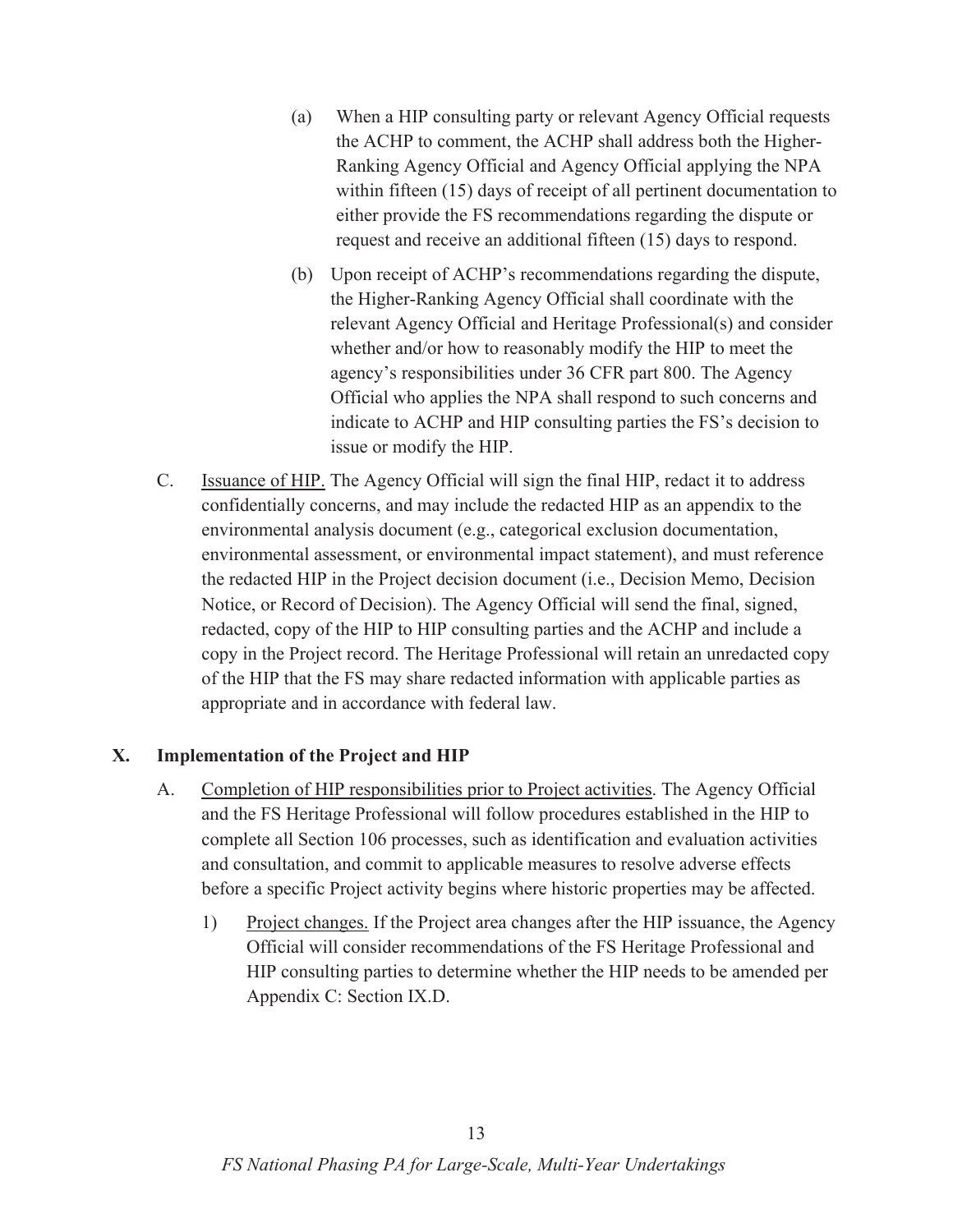#### **XI. FS Administrative Responsibilities**

- A. Training Development and Administration. Within three (3) months following the execution of this NPA, the FS Headquarters will develop training and guidance materials regarding the implementation of the NPA, in consultation with the ACHP and NCSHPO. The FS Headquarters will maintain and update the materials as needed to ensure that it provides sufficient information on the use of the NPA in coordination with NPA Signatories.
	- 1) Training and resource format for FS staff. Training and resource materials will include curricula for remote and/or in-person training sessions, online training modules, and a resource library that will include at a minimum: 1) Frequently Asked Questions (FAQ) for the NPA; the HIP process, and disagreements; 2) Best practices and/or case studies for HIP development and consultation; and 3) Example HIP materials.
	- 2) Training for FS staff. The FS will offer training online, with training mandatory for all Heritage Professionals and Agency Officials, including details and new hires, who would use this NPA and/or a HIP developed in accordance with this NPA. Upon completion, staff will receive a certificate that may be provided to HIP consulting parties, upon request.
	- 3) Training for non-FS parties. The FS will make the NPA training and information materials developed for FS staff available to NPA Signatories, SHPOs/THPOs, Tribes, and other consulting parties.
- B. Initial Monitoring of the NPA. The FS Headquarters will seek input from Signatories, SHPOs/THPOs, Tribes, consulting parties, and the public regarding the NPA throughout each year of the first two (2) calendar years following the execution of this NPA.
	- 1) Process for seeking input and sharing results. The FS Headquarters will accept comments from SHPOs/THPOs, Tribes, consulting parties and the public through written correspondence, including electronic correspondence, and will hold quarterly teleconference calls with Signatories to discuss the implementation of the NPA. If any consulting parties to any HIP under development pursuant to this NPA requests teleconference calls with FS Headquarters, the FS will consider such requests. At the end of the first year of the two-year monitoring period after execution of this NPA, the FS Headquarters will begin to synthesize comments and responses to comments pertaining to the post-execution monitoring and comment period. The FS Headquarters will make the initial results publicly available fifteen (15) months after the execution of this NPA and updated results thirty (30) months after execution.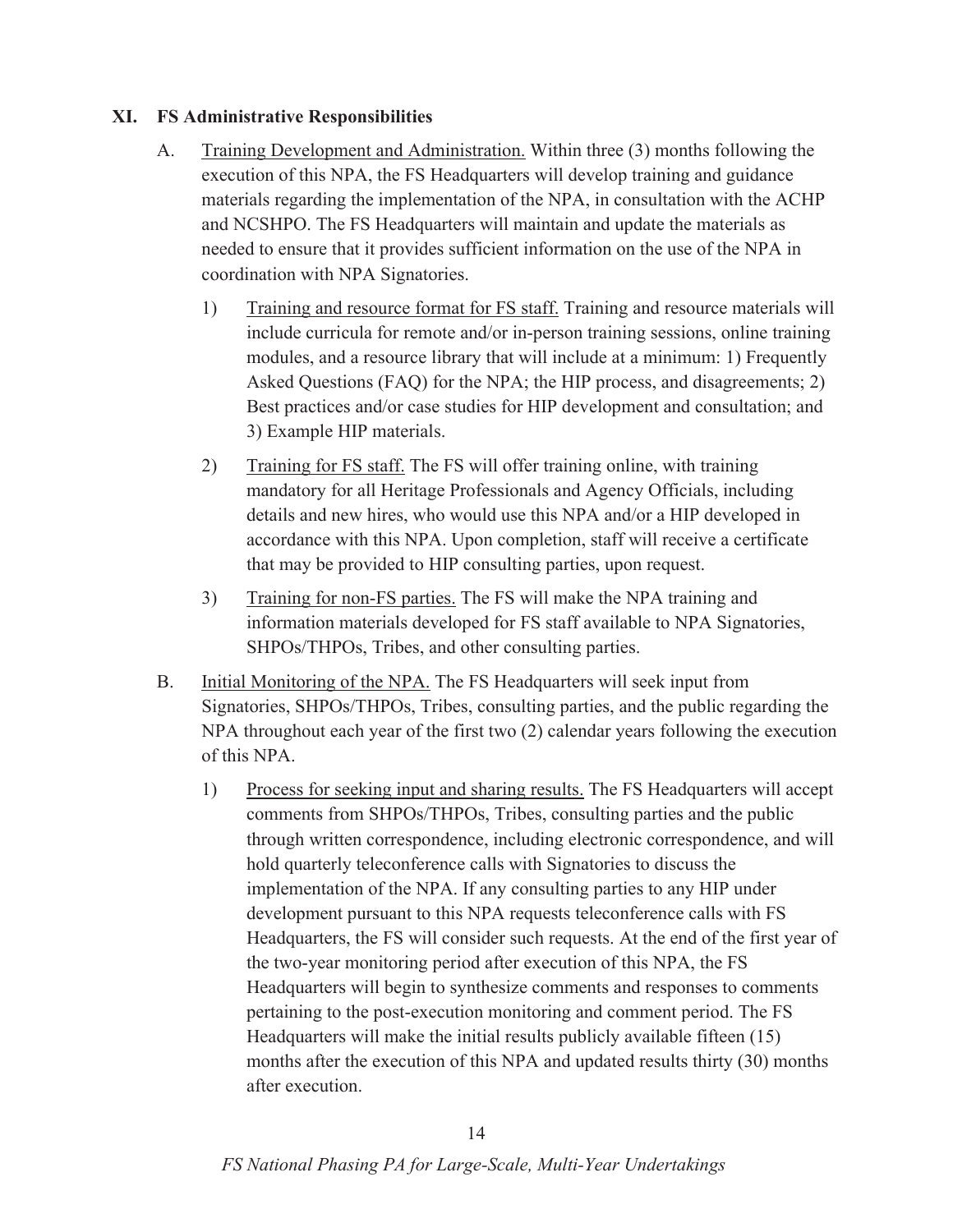- 2) Discussion of monitoring results and potential amendments. The FS will convene a meeting of the Signatories to this NPA within fifteen (15) months of execution of the NPA to review implementation of the terms of this NPA, including comments received during the first twelve (12) months of the postexecution monitoring period, and determine whether revisions or amendments are needed. The Signatories will meet again within thirty (30) months after execution to review additional comments received during the second calendar year of the monitoring period and consider amending the NPA, if needed.
	- (i) Meetings will be conducted in a location and/or format (including inperson, video conferencing, or teleconferencing, etc.) that allows for the maximum flexibility for all parties to participate. If revisions or amendments are needed, the parties will follow the amendment stipulation in Section XIII.
- C. Long-Term Monitoring and Reporting Process
	- 1) Record keeping. Every fiscal year, Heritage Professionals shall enter information regarding Project activities initiated under this NPA into the FS Heritage Phasing NPA electronic system of record.
	- 2) Preparation of report. The National Office will compile the following information to include in the NPA annual report:
		- (i) A table of the names, location (State and Forest), and types of Projects reviewed under the NPA; corresponding number of disputes; CRSOs adopted; and the number of HIP commitments completed and/or initiated.
	- 3) Distribution of report. A copy of the nationwide annual report will be made available online and be sent to ACHP, NCSHPO, and the National Association of Tribal Historic Preservation Officers 18 months following the execution of the NPA, and on an annual basis following the submittal of the first report. Tribes and consulting parties will be notified of the annual report's publication.
	- 4) Bi-annual discussion of NPA implementation and potential amendments. The FS will convene a meeting of the Signatories to this NPA every two (2) years after the initial meeting regarding the initial twenty-four (24) month implementation of this NPA to review implementation of the terms of this NPA and determine whether revisions or amendments are needed.
		- (i) Meetings will be conducted in a location and/or format, (including inperson, video conferencing, or teleconferencing, etc.) that allows for the maximum flexibility for all parties to participate. Any amendments will be developed in accordance with the amendment stipulation of this NPA.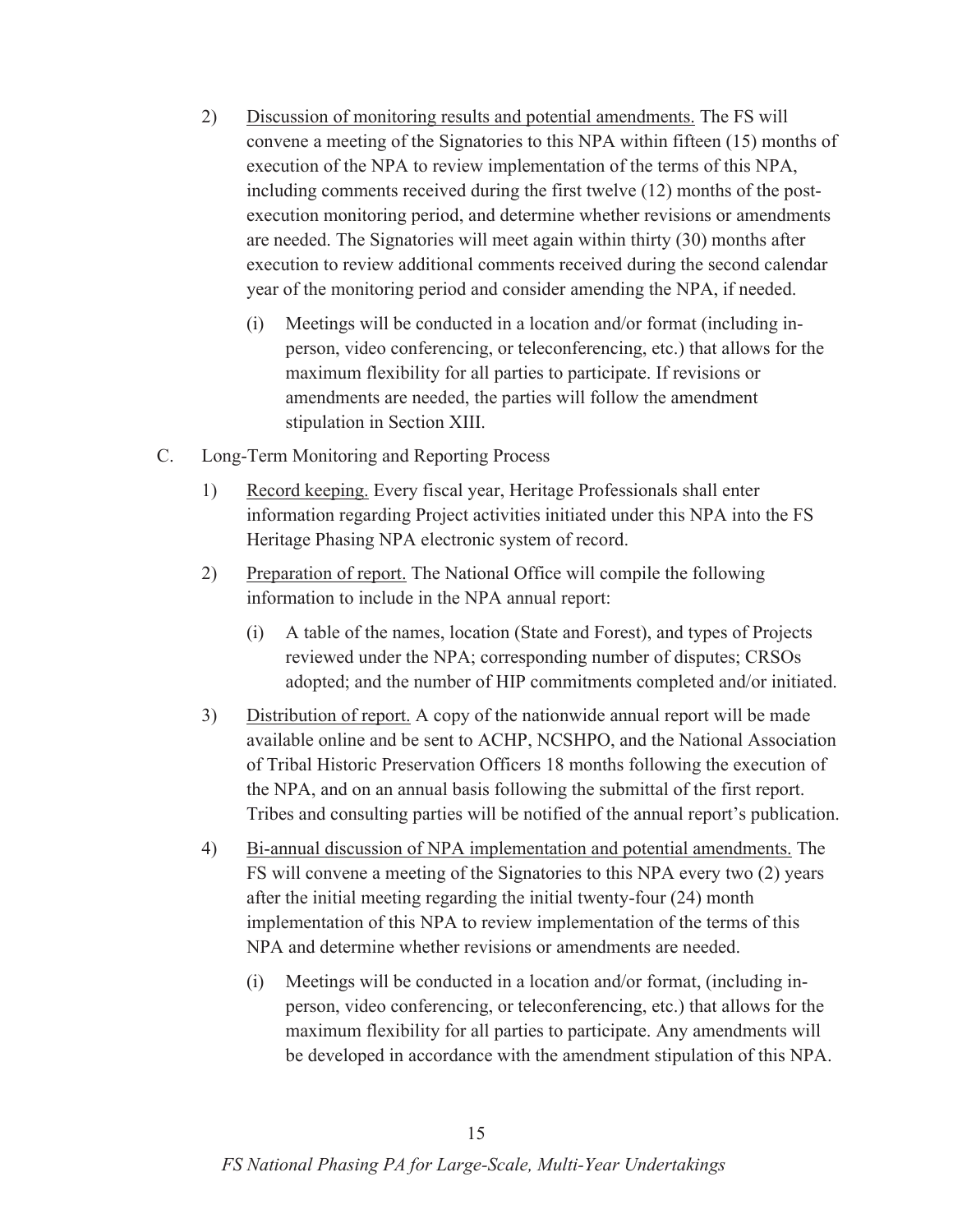#### **XII. Dispute Resolution**

- A. Disputes regarding HIP development process. When the FS, HIP consulting party, or any party, regardless of their participation as a HIP consulting party, requests the ACHP to comment prior to the HIP issuance (see Sections II.D and IX), the ACHP shall respond within fifteen (15) days of receipt of all pertinent documentation to either provide the FS recommendations regarding the dispute or request and receive an additional fifteen (15) days to respond. The Agency Official shall consider any recommendations to reach a decision concerning the dispute. The Agency Official shall notify ACHP and HIP consulting parties of the final decision. The FS's responsibility to carry out all other actions subject to the terms of this agreement that are not the subject of the dispute remain unchanged.
- B. Disputes regarding NPA. Excluding disputes raised regarding development, finalization, or implementation of a specific HIP; should any Signatory or Tribal Signatory to this NPA object to the way the stipulations provided herein are being implemented, the Signatories will meet to attempt to resolve the dispute. If a Signatory determines that such dispute cannot be resolved, the FS will:
	- 1) Notify HIP consulting parties that are actively engaged in the development or implementation of a HIP that a dispute about the NPA has been raised.
	- 2) Forward all documentation relevant to the dispute, including the FS's proposed resolution, to the other Signatories. The Signatories shall provide the FS with their response to the FS's proposed resolution of the dispute within thirty (30) days of receiving adequate documentation. Prior to reaching a final decision on the dispute, the FS shall consider any timely advice or comments regarding the dispute from the Signatories and provide them with a written response. The FS will then proceed according to its final decision and notify HIP consulting parties of such decision.
	- 3) If the Signatories do not provide their advice regarding the dispute within the thirty (30) day period, the FS may make a final decision on the dispute and proceed accordingly. Prior to reaching such a final decision, the FS shall consider any timely comments regarding the dispute from the Signatories and provide them with a written response. The FS will then proceed according to its final decision and notify HIP consulting parties of such decision.
	- 4) The FS's responsibility to carry out all other actions subject to the terms of this agreement that are not the subject of the dispute remain unchanged.

#### **XIII. Amendments**

A. Body of NPA. This NPA, including its appendices, may be amended when such an amendment is agreed to in writing by all Signatories, including current Tribal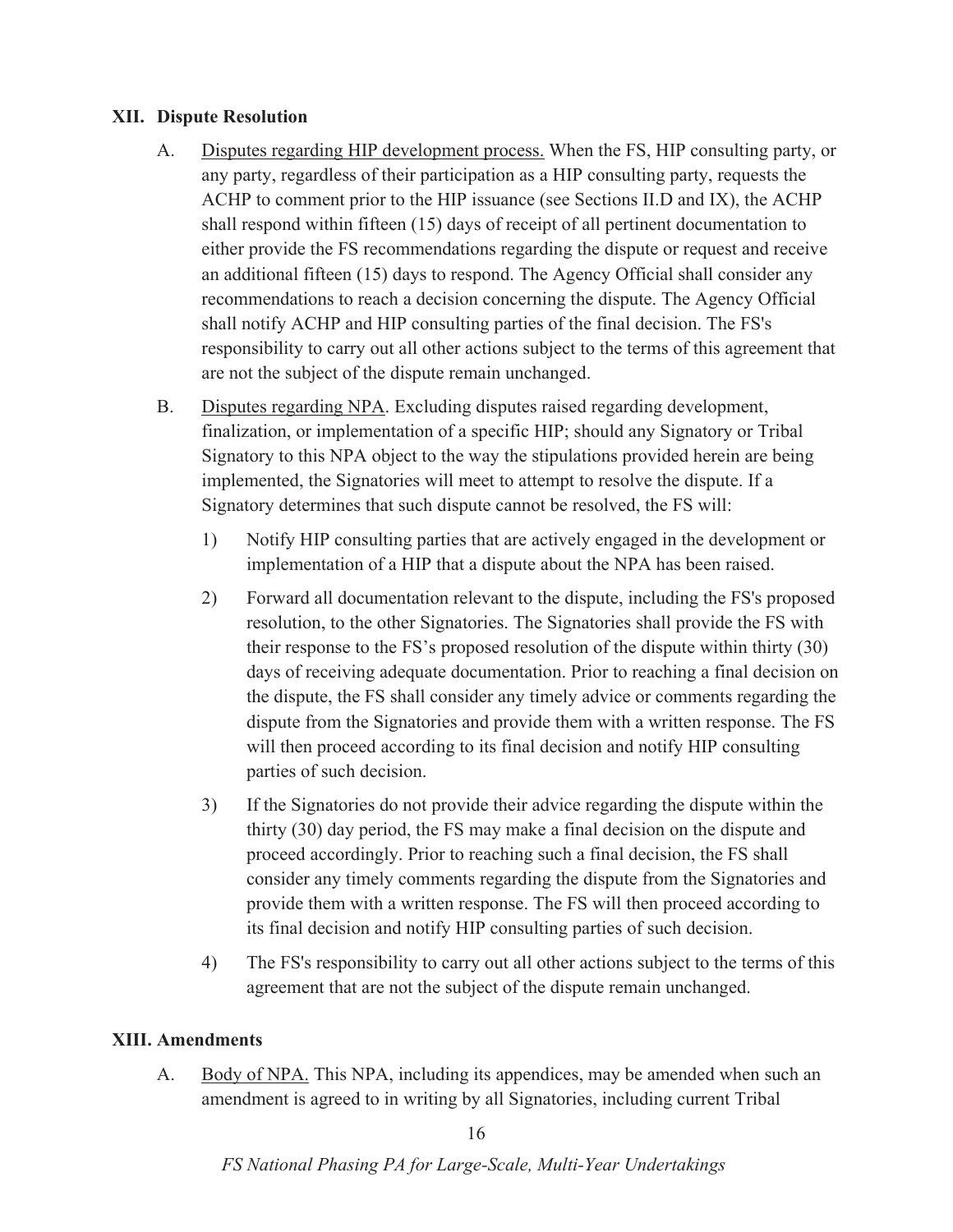Signatories to the NPA at the time of the amendment's execution. Signatories will consider any comments or proposals from Tribes, SHPOs/THPOs, or other consulting parties for amending the NPA. The amendment will be effective on the date a copy signed by all Signatories is filed with the ACHP and published on the FS website.

- B. Appendices to the NPA. Upon written agreement of the Signatories, including current Tribal Signatories at the time of the amendment's execution, any appendix may be modified without amendment to this NPA. Otherwise, the appendices will be amended pursuant to Section XIII. A, above. Modified appendices shall replace the outdated appendices and be distributed to the Signatories and published on the FS website.
- C. Effect on HIPs. Existing finalized HIPs will comply with any amendments, including changes to the body or appendices, which may require an amendment to the HIP to bring it into compliance with the amended NPA. Any subsequent changes to an existing HIP will follow the terms of the amended NPA.

#### **XIV. Confidentiality Concerns Management**

- A. Confidential information may be used to inform project design and alternatives; however, some sensitive information may need to be withheld from public view. There are different statutes that protect confidentiality of certain information, but those statutes have different standards according to the type of resource at issue.
- B. If a HIP consulting party expresses confidentiality concerns in regards to the HIP development, issuance or implementation, the Agency Official and FS Heritage Professional shall use best efforts to protect sensitive information from disclosure as requested by HIP consulting parties to the extent permitted by federal law, including Section 304 of NHPA (54 U.S.C. 307103); Section 9 of the Archaeological Resources Protection Act (16 U.S.C. 470hh); Section 8106 of the Food, Conservation, and Energy Act of 2008 (25 U.S.C. 3056); and Section 552(b) of the Freedom of Information Act (5 U.S.C. 552).

#### **XV. Consultation Records Management**

A. The FS is responsible for maintaining the record of consultation from the initiation period up to the formalization of the HIP, and the record of Section 106 review for each Project following XIV. Upon request, the Agency Official may make consultation records available to any HIP consulting party, withholding or redacting any sensitive information pursuant to XIV.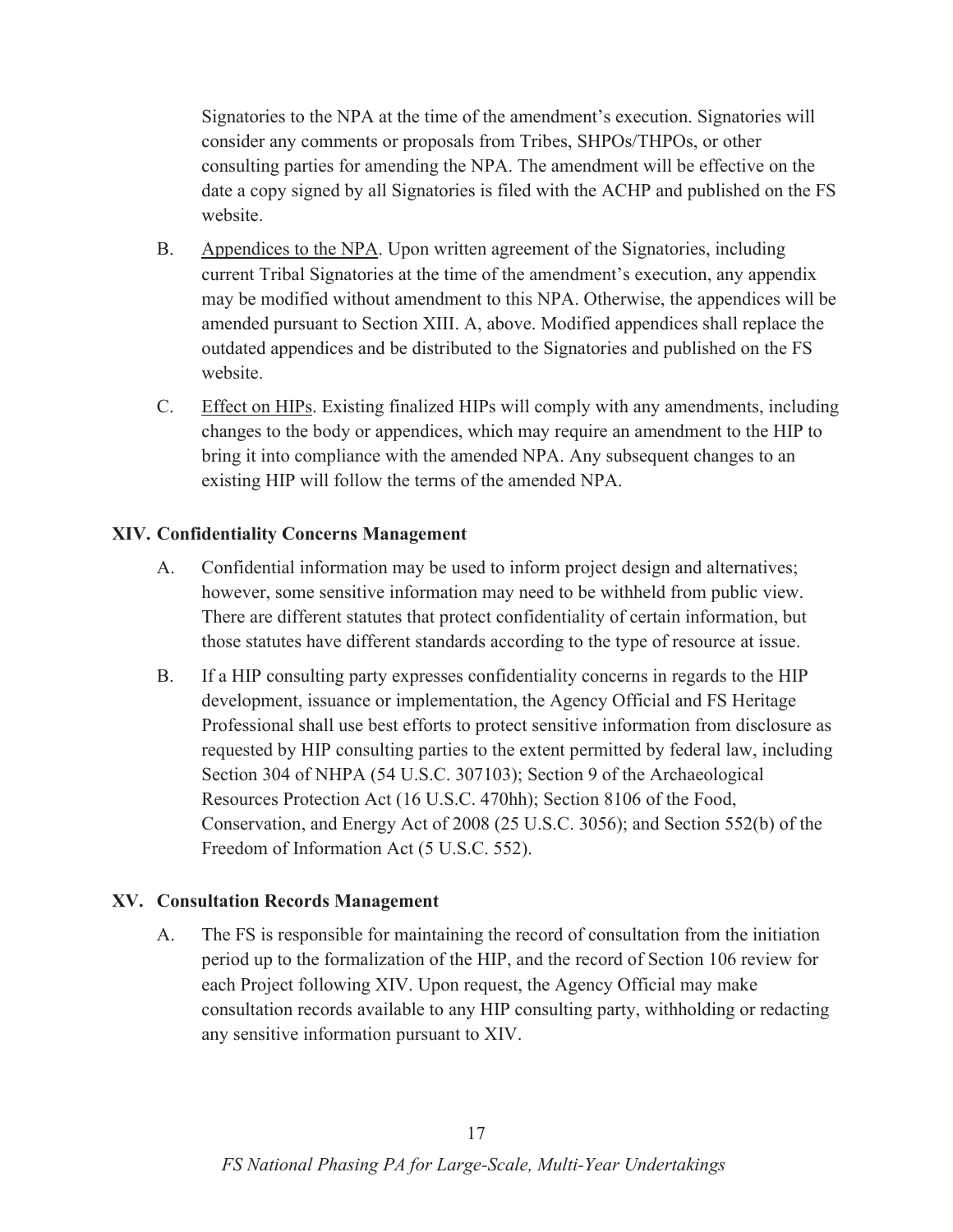### **XVI. Termination**

- A. Process for Signatories. Any Signatory to this agreement may terminate it by providing ninety (90) days notice to the other Signatories, provided that the Signatory will consult among all Signatories during the period prior to termination to seek agreement on amendments or other actions that would avoid termination.
- B. Process for Tribal Signatories. When a Tribal Signatory signs the NPA, termination of the NPA by that Tribe only terminates the applicability of the NPA on those Tribal lands. The Tribal Signatory will remain a signatory to the NPA until the Tribe terminates its participation in writing. Termination by a Tribal Signatory to the NPA will not terminate the NPA in any jurisdiction other than its own Tribal land.
- C. Effect on existing HIPs. In the event of termination of the NPA, all existing HIPs for proposed or ongoing Projects shall immediately expire. Prior to work continuing on the subject Projects, the FS must incorporate the terms of a HIP into a new programmatic agreement, developed and executed pursuant to 36 CFR § 800.14(3).

### **XVII. Duration**

A. This NPA will be in effect for 15 years from the date of execution and can be extended through amendment in accordance with Stipulation XIII.

Execution of this NPA by the FS, NCSHPO, and the ACHP and implementation of its terms evidence that FS has taken into account the effects of this Program of Projects on historic properties and afforded the ACHP an opportunity to comment.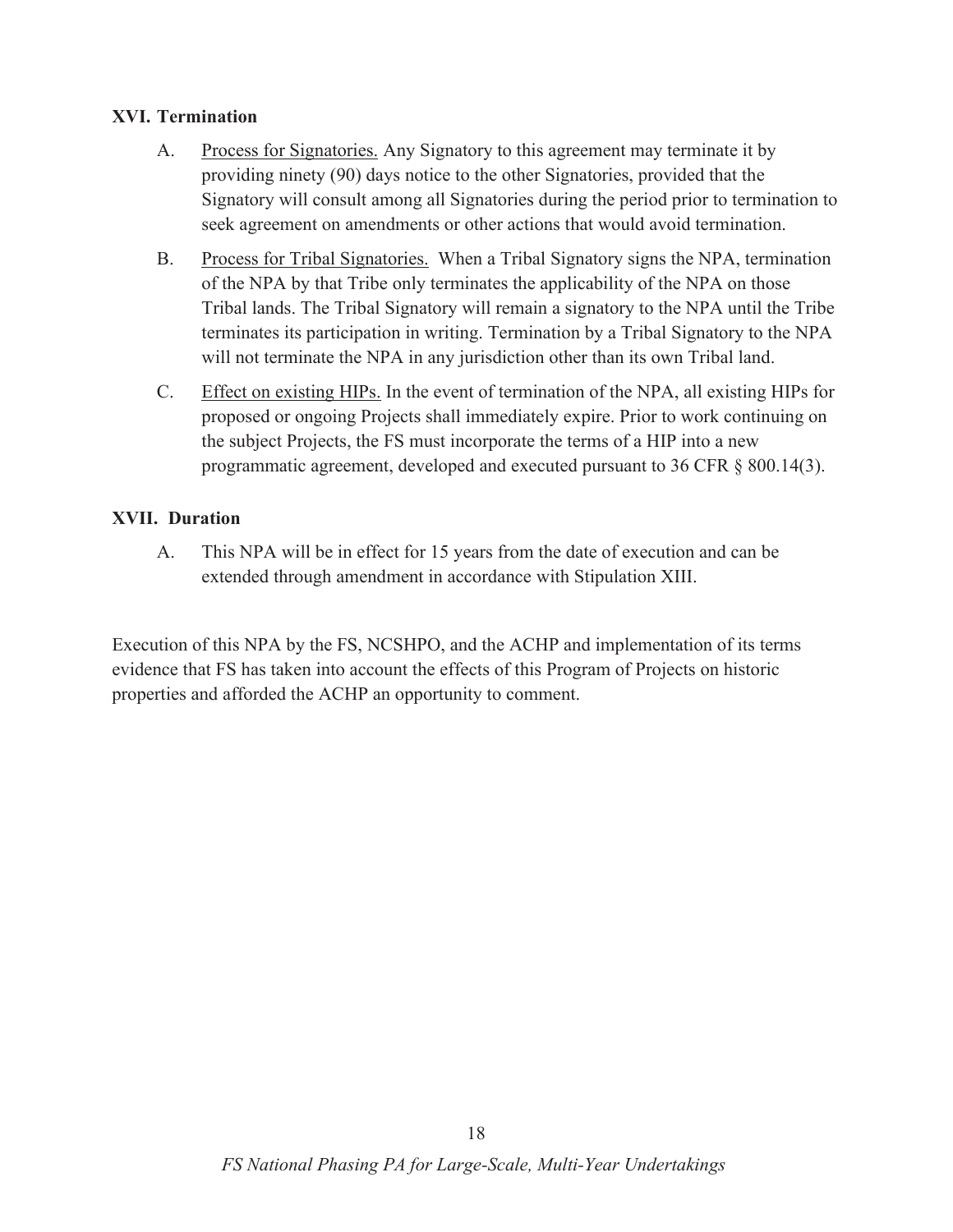# **NATIONAL PROGRAMMATIC AGREEMENT AMONG THE U.S. DEPARTMENT OF AGRICULTURE FOREST SERVICE, THE ADVISORY COUNCIL ON HISTORIC PRESERVATION, AND THE NATIONAL CONFERENCE OF STATE HISTORIC PRESERVATION OFFICERS FOR PHASING SECTION 106 OF THE NATIONAL HISTORIC PRESERVATION ACT FOR LARGE-SCALE MULTI-YEAR UNDERTAKINGS**

**USDA FOREST SERVICE** 

RANDY MOORE

RANDY MOORE Date: 2021.12.02 03:01:30 -08'00'

Digitally signed by

Randy Moore Date Chief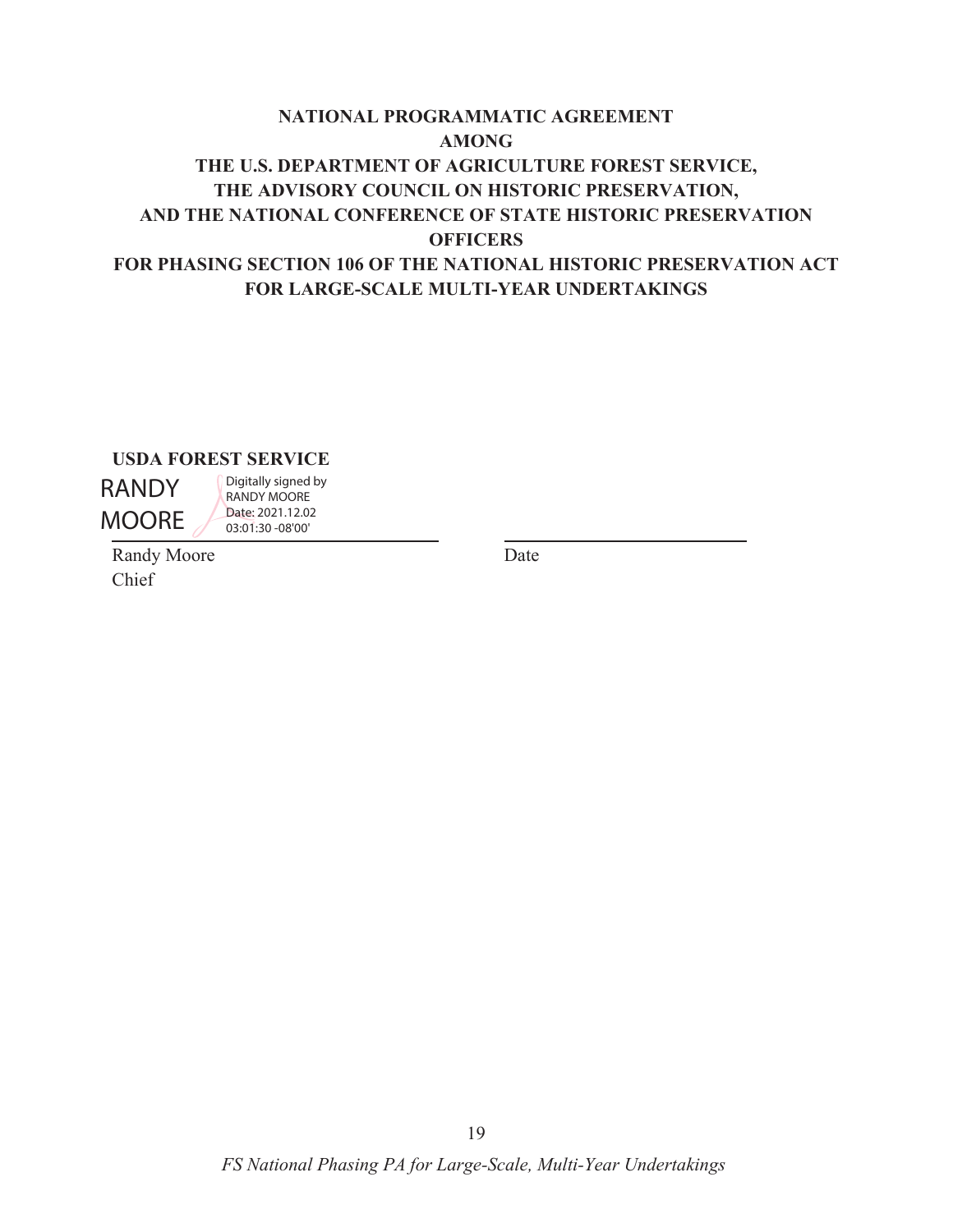# **NATIONAL PROGRAMMATIC AGREEMENT AMONG THE U.S. DEPARTMENT OF AGRICULTURE FOREST SERVICE, THE ADVISORY COUNCIL ON HISTORIC PRESERVATION, AND THE NATIONAL CONFERENCE OF STATE HISTORIC PRESERVATION OFFICERS FOR PHASING SECTION 106 OF THE NATIONAL HISTORIC PRESERVATION ACT FOR LARGE-SCALE MULTI-YEAR UNDERTAKINGS**

### **NATIONAL CONFERENCE OF STATE HISTORIC PRESERVATION OFFICERS**

M Butos

11/17/2021

Ramona Bartos **Date** President

20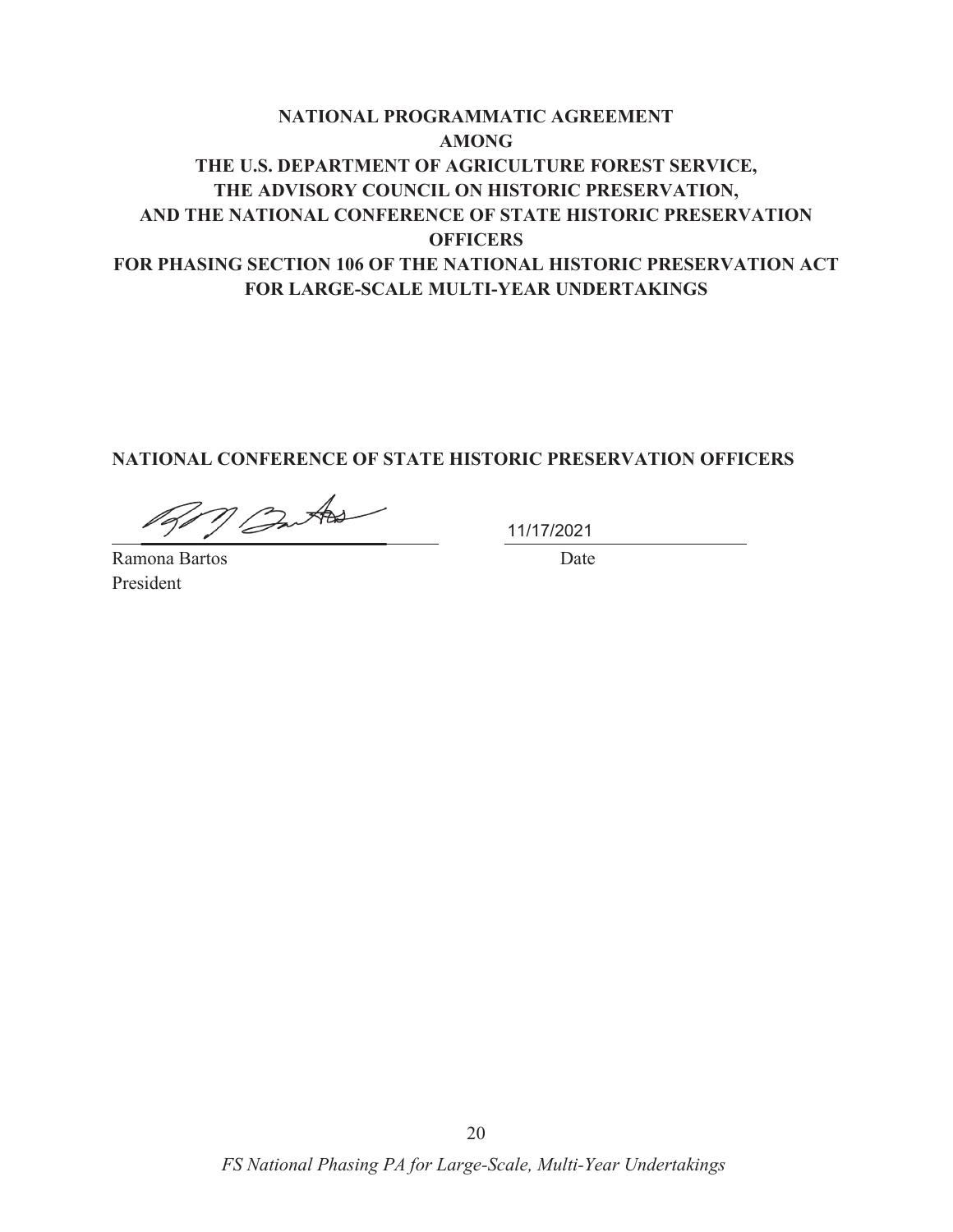# **NATIONAL PROGRAMMATIC AGREEMENT AMONG THE U.S. DEPARTMENT OF AGRICULTURE FOREST SERVICE, THE ADVISORY COUNCIL ON HISTORIC PRESERVATION, AND THE NATIONAL CONFERENCE OF STATE HISTORIC PRESERVATION OFFICERS FOR PHASING SECTION 106 OF THE NATIONAL HISTORIC PRESERVATION ACT FOR LARGE-SCALE MULTI-YEAR UNDERTAKINGS**

#### **ADVISORY COUNCIL ON HISTORIC PRESERVATION**

orden E. Vannenburn

12/6/2021

Jordan E. Tannenbaum Date Vice Chairman

21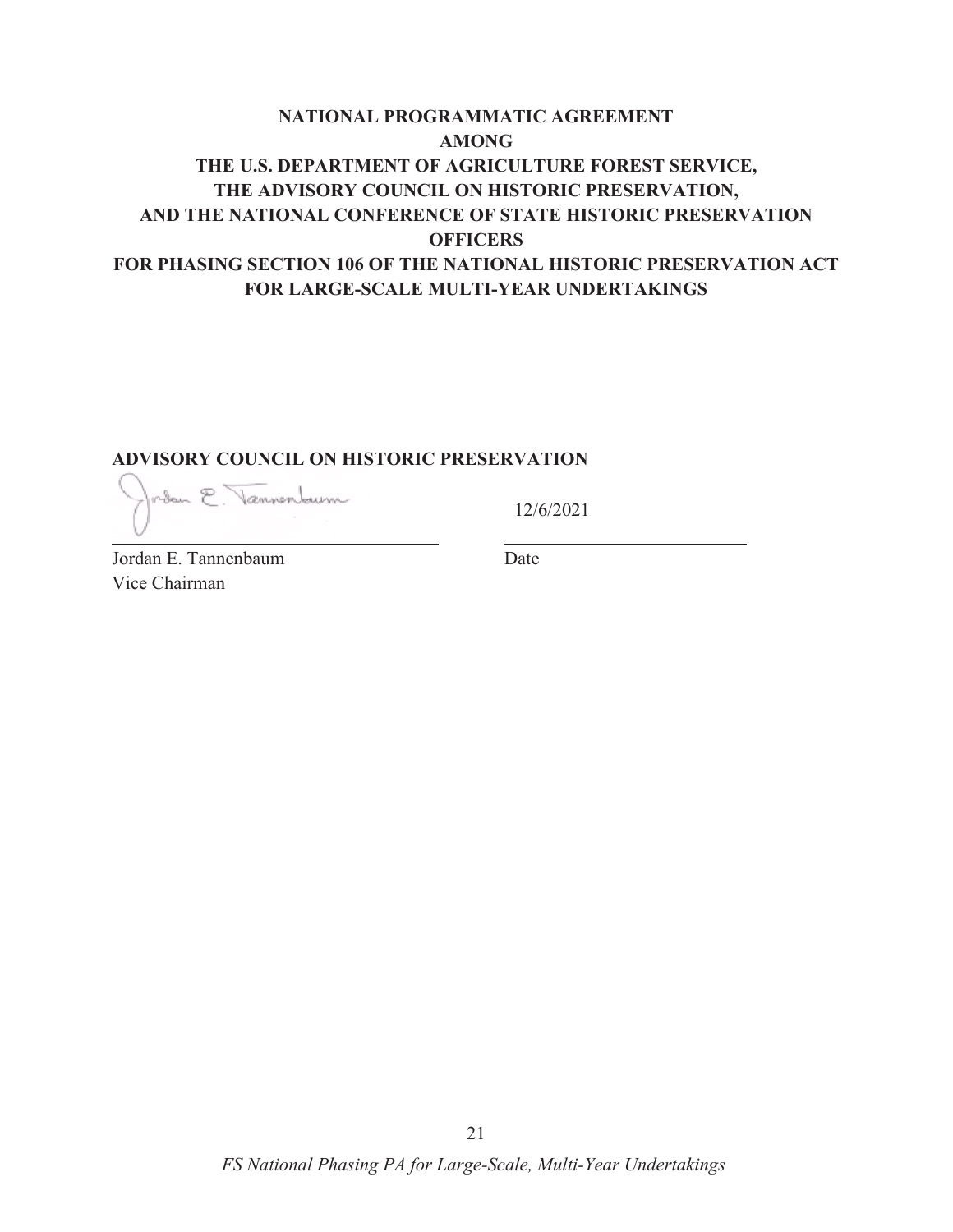### **Appendix A. Definitions**

All of the definitions included in 36 CFR § 800.16 apply to this NPA, some of which are included here for easy reference.

**Agency Official and Higher-Ranking Agency Official.** The line officer responsible for legal compliance and land management decisions. In practice, the Agency Official is often the same person as the Responsible Official under NEPA (excluding district rangers), the agency employee who has the authority to make and implement a decision under NEPA on a proposed action. The order of ranking Agency Officials, from high to low is: Chief, Regional Forester, Forest Supervisor, and District Ranger. The Higher-Ranking Agency Official is the line officer who ranks above the Agency Official applying the NPA.

**Consultation.** The process of seeking, discussing, and considering the views of other participants, and, where feasible, seeking agreement with them regarding matters arising in the Section 106 process (36 CFR § 800.16(f)).

**Cultural resources.** An object or definite location of human activity, occupation, or use identifiable through field survey, historical documentation, or oral evidence. Cultural resources are pre-contact and post-contact historic, archeological, or architectural sites, structures, places, objects, or traditional cultural properties. Cultural resources include the entire spectrum of resources for which the Heritage Program is responsible, from artifacts to cultural landscapes, without regard to eligibility for listing on the National Register (FSM 2360.5).

**Cultural Resources Stewardship Opportunities (CRSO).** Activities that the Agency Official has opted to include in Project design that recognize, preserve, protect, and enhance cultural resources for the greatest public benefit (FSM 2360.2), including benefits to Tribes. CRSOs are activities that mutually benefit the FS and HIP consulting parties, meet the Project's purpose and need, and would be reasonable (e.g. financially, logistically, etc.) to incorporate in Project design. Examples include but are not limited to: enhancement of historic properties and landscapes; development of historic contexts in consultation with Tribes, SHPO and consulting parties; identifying opportunities for interpretation; traditional cultural property studies; nominating sites to the National Register; developing interpretative programs; and other similar activities.

**Heritage Implementation Plan (HIP).** A plan that outlines how specific FS units will continue to review potential effects to historic properties under Section 106 after a Project decision. The HIP may only be used for compliance under this NPA and must be associated with a specific Project (undertaking). The HIP cannot be programmatic (i.e. independent State-wide or Regionwide HIP without an undertaking). The FS, SHPOs/THPOs, Tribes, and other consulting parties provide input for FS to develop the HIP, which may include standard historic property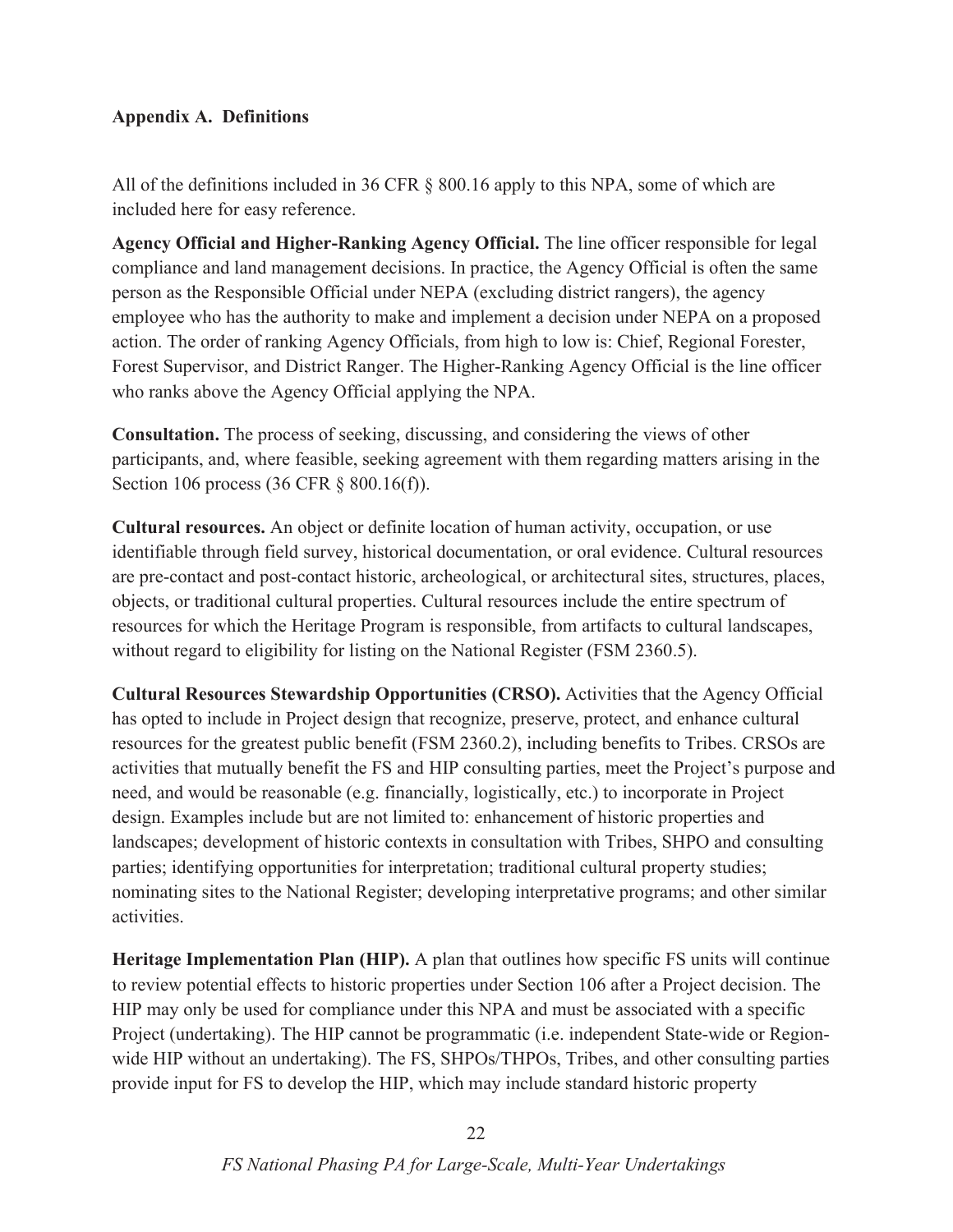identification and evaluation methods. It may also include creative mitigation, which gets away from past standard mitigation measures such as flag-and-avoid and data recovery. The Agency Official may opt to include CRSOs in the HIP if they are reasonable, mutually beneficial, and meet the Project purpose and need. The Agency Official signs the HIP prior to the Project decision, and the HIP is part of the Project record.

**Historic Property.** "…[a]ny prehistoric or historic district, site, building, structure, or object included in, or eligible for inclusion in, the National Register maintained by the Secretary of the Interior. This term includes artifacts, records, and remains that are related to and located within such properties. The term includes properties of traditional religious and cultural importance to an Indian tribe or Native Hawaiian organization and that meet the National Register criteria" (36 CFR  $\S$  800.16(1)(1)).

**HIP Consulting Party.** Any entity that has a consultative role in the Section 106 process for this NPA, as defined by 36 CFR § 800.2(c). This includes, among others, the ACHP, SHPOs/THPOs, affected Tribes, other affected agencies, NPA Signatories, and any additional entities invited to participate due to the nature of their legal or economic relation to the undertaking or affected properties, or their concern with the undertaking's effects on historic properties (36 CFR § 800.2(c)(5)). Signatories, SHPOs/THPOs, Tribes, applicants (if applicable to the Project), and local governments with jurisdiction (if applicable) will be accepted as HIP consulting parties. It is at the discretion of the Agency Official to accept any other party as a HIP consulting party.

**Phasing.** An alternate sequencing of the standard NHPA Section 106 process afforded to Agency Officials when alternatives under consideration consist of corridors or large land areas, or where access is restricted. For the purposes of this NPA, phasing means the completion of the identification and evaluation of historic properties, assessment effect, and resolution of any adverse effects on historic properties pursuant to the HIP. Phased identification, evaluation, and assessment of effects continue after a Project decision and before Project implementation begins in an area of the Project where historic properties may be affected.

**Large-Scale, Multi-Year Project, or Project.** Large-scale, multi-Year Project, or Project refers to the applicable undertaking meeting the criteria under Section IV that is subject to an environmental review process that results in a Project decision (i.e. decision memo, decision notice, or record of decision).

**Project Activities.** A Project activity refers to an activity that is a component of a large-scale, multi-year Project. Project activities are implemented over time as a part of a large-scale multiyear Project and these activities require Section 106 compliance as outlined in the HIP Section 106 compliance is completed before Project implementation begins in an area of the Project where historic properties may be affected. See Appendix B for a list of examples of Project activities.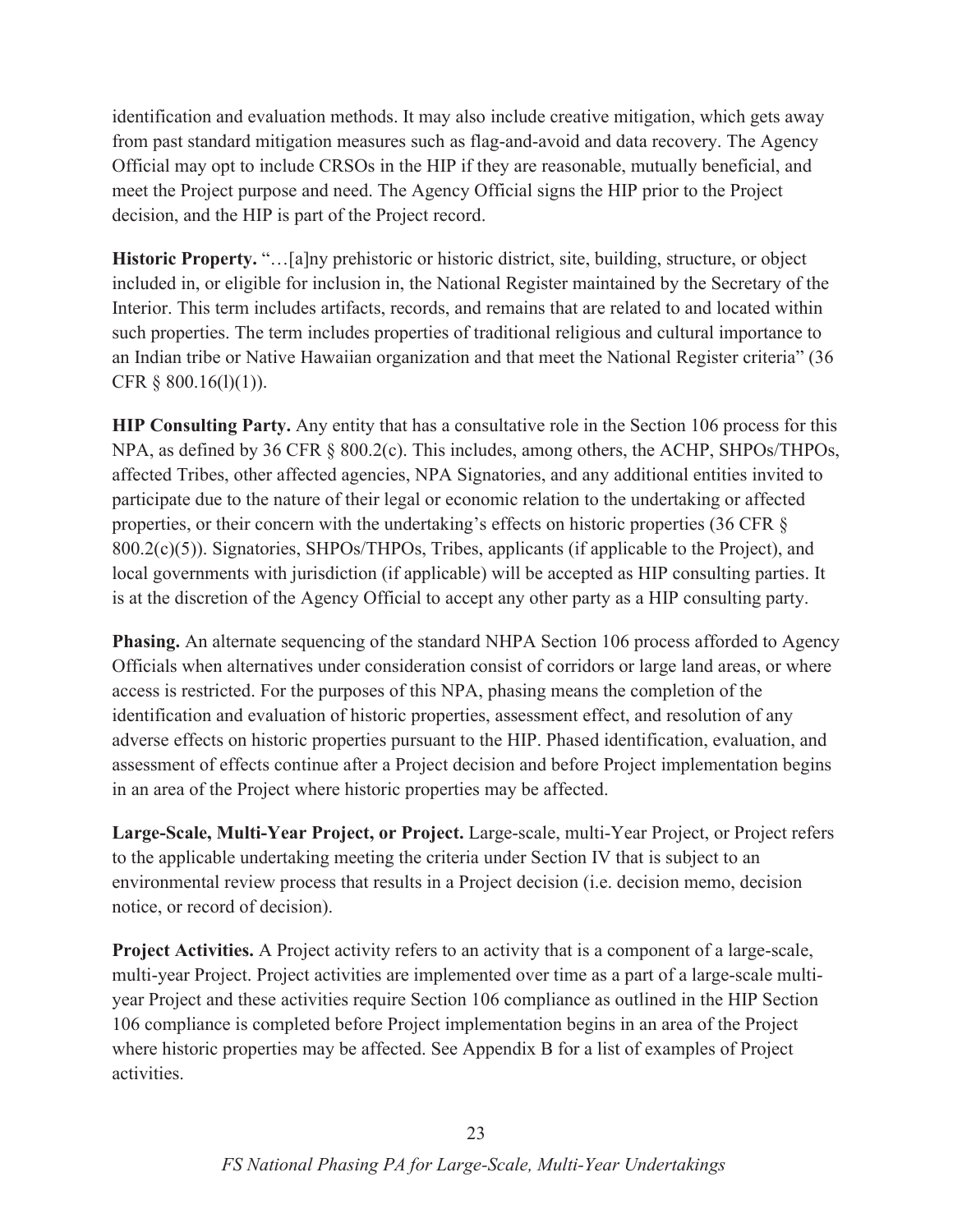**Reasonable and Good Faith Effort.** The regulations at 36 CFR § 800.4(b)(1) state that Federal Agency Officials shall make a "reasonable and good faith effort" to identify historic properties. A reasonable and good faith effort in identifying historic properties within the APE should be both reasonable in terms of intensity and scale; and carried out in good faith through its development and execution. Refer to ACHP guidance for more information: www.achp.gov/sites/default/files/guidance/2018-05/reasonable\_good\_faith\_identification.pdf

**Signatory.** Parties required under 36 CFR § 800.14(b)(2) to sign and execute Programmatic Agreements. For this NPA, the FS, the ACHP, and NCSHPO are required Signatories. Signatories have review or other responsibilities identified in the NPA. Only required Signatories can terminate the entire NPA.

**Tribal Historic Preservation Officer (THPO).** For Tribes with Tribal Historic Preservation Officers designated by the National Park Service pursuant to Section 101(d) of the NHPA, the THPO is a Tribal official appointed by the Tribe's highest elected official, governing authority, or by a tribal ordinance or preservation program who has assumed the responsibilities of the SHPO for purposes of Section 106 compliance on Tribal lands in accordance with Section 101(d)(2) of the NHPA (54 U.S.C. 302702; 36 CFR § 800.16(w)).

**Tribal Lands.** For the purpose of this NPA, Tribal lands means all lands within the exterior boundaries of any Indian reservation and all dependent Indian communities. (54 U.S.C 300319; 36 CFR § 800.16 (x))

**Tribal Signatory.** A Tribal official or authorized representative who has signed an addendum to this NPA as a Tribal Signatory, thereby allowing the NPA to apply to the lands of the Tribe for proposed Project(s). A Tribal Signatory may withdraw from the NPA, thereby terminating the NPA only on their lands, but the NPA among the other Signatories will survive and may be applicable to Projects that are not on those Tribal lands.

**Tribe.** An Indian Tribe, band, nation, or other organized group or community, including Native village, Regional corporation or village corporation, as those terms are defined in section 3 of the Alaska Native Claims Settlement Act (43 U.S.C. 1602), which is recognized as eligible for the special programs and services provided by the United States to Indians because of their status as Indians (54 U.S.C. 306108).

**Undertaking.** NHPA defines undertaking as "a project, activity, or program funded in whole or in part under the direct or indirect jurisdiction of a Federal agency, including those carried out by or on behalf of a Federal agency; those carried out with Federal financial assistance; those requiring a Federal permit, license or approval; and those subject to State or local regulation administered pursuant to a delegation or approval by a Federal Agency" (54 U.S.C. 300320).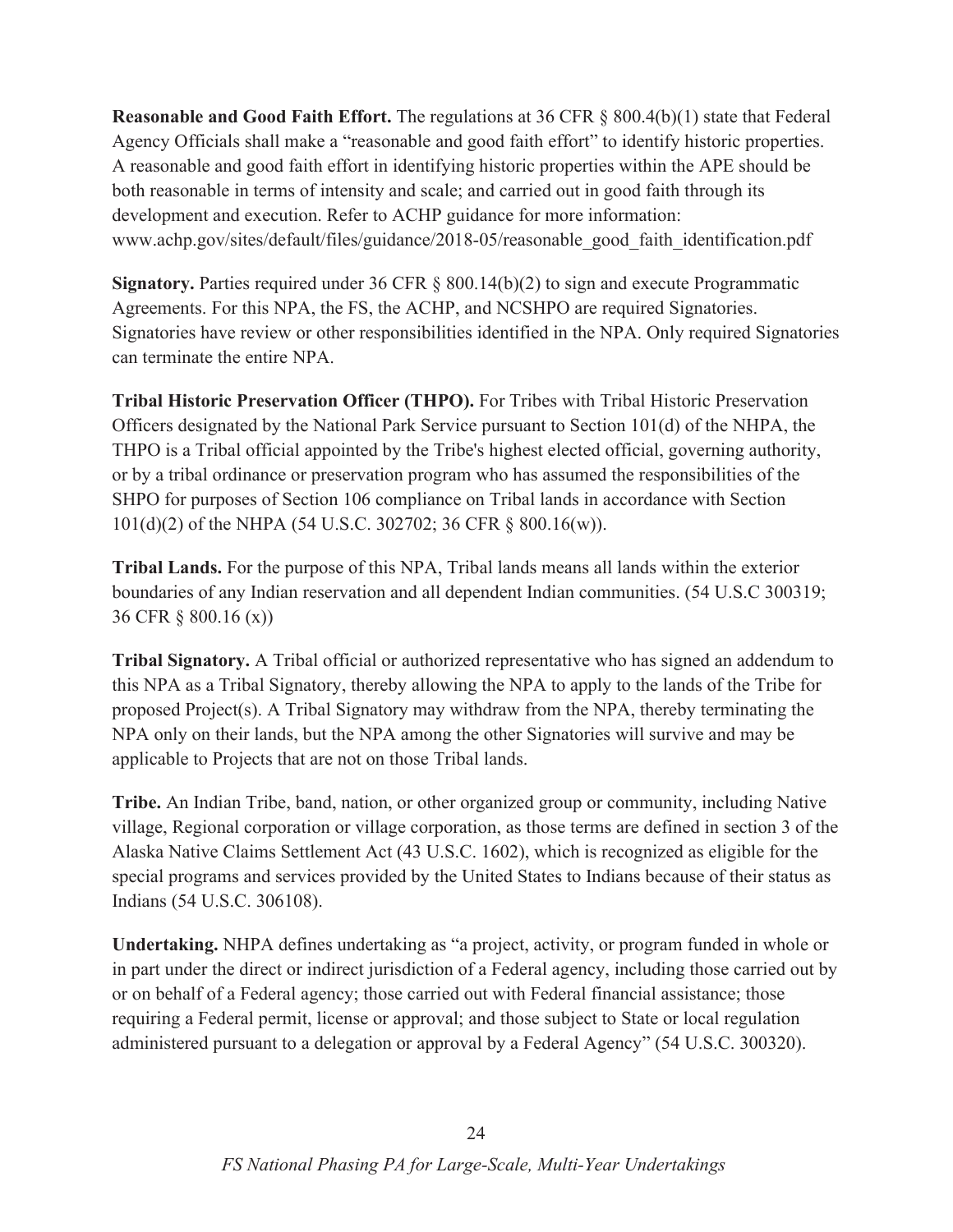## **Appendix B. Project Activities**

Large-scale, multi-year Projects authorize various activities that help the agency in its mission to develop and administer the renewable resources of timber, range, water, recreation, and wildlife for multiple use and sustained yield of the products and services.

The various activities that take place in a Project are analyzed under the NEPA review associated with the large-scale, multi-year Project. Activities such as campground maintenance and improvements may be approved within the scope of a large-scale, multi-year Project, and therefore may be part of a phased Section 106 process under this NPA. For these activities, Section 106 compliance must be outlined in the HIP and implemented over time, but before ground disturbing activities or other activities that may affect historic properties occur in a specific Project activity area.

Activities included in a large-scale, multi-year Project can include, but are not limited to the following examples:

- Forest health and watershed improvement (e.g. removing trees, timber salvage, hazard tree removal, wetland or watershed restoration, and associated activities)
- Road maintenance and decommissioning (e.g. culvert improvements and replacements, grading, roadside brush clearing, and other associated activities)
- Forest Products Harvesting (harvesting trees for timber and other materials)
- $\bullet$  Ecocultural restoration (e.g. enhancing raw materials for medicinal and traditional practices, such as plant gathering, and other associated activities)
- Historic landscape restoration and interpretation (e.g. restoring historic properties, their setting and associated activities)
- Planting vegetation (e.g. site preparation and planting of seedlings or plugs, mechanically or manually, and associated activities)
- Range activities (e.g. grazing, range improvements, and associated activities)
- Public land access (e.g. road and trail maintenance, improvements, decommissioning, development, and associated activities)
- $\bullet$  Wildlife habitat protection and improvement (e.g. habitat and ecosystem restoration, installation of nest boxes, building and/or replacing fences, restoring or creating water resources, and associated activities)
- Erosion control (e.g. placement of wattles and water bars, bank stabilization, stormwater control, dredging, repairing or replacing culverts, rechanneling stormwater and streams, and associated activities)
- Non-native species removal and control (e.g. weed spraying, cutting, pulling, biocontrol, and associated activities)
- Prescribed burn activities (e.g. site preparation, igniting fuels, containing fire through various firefighting methods, and other associated activities)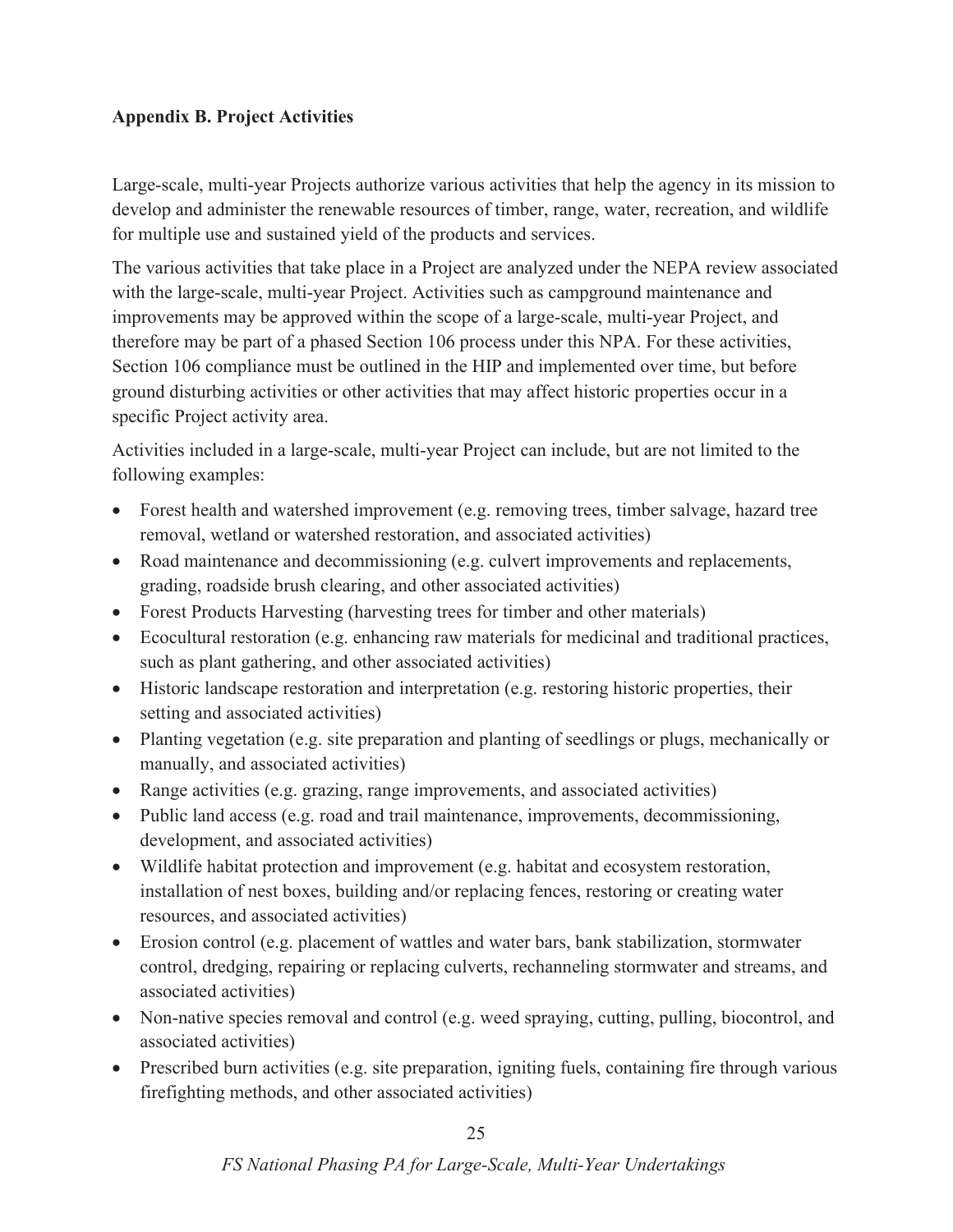- Post-disaster recovery and restoration efforts (e.g. road reconstruction, timber salvage, facility repair, debris removal, landscape restoration, and associated activities)
- Utility line repair and maintenance (e.g., powerline repair and maintenance, including communications lines installation, repair, and replacement, water line installation, repair, or replacement, and associated activities [excluding those related to mineral, oil, or gas exploration or transportation])
- Infrastructure and facility maintenance (e.g. repairing and maintaining bridges, trail heads, toilets, campground facilities, and associated activities)
- Special Use Permits (e.g. easements, and related activities)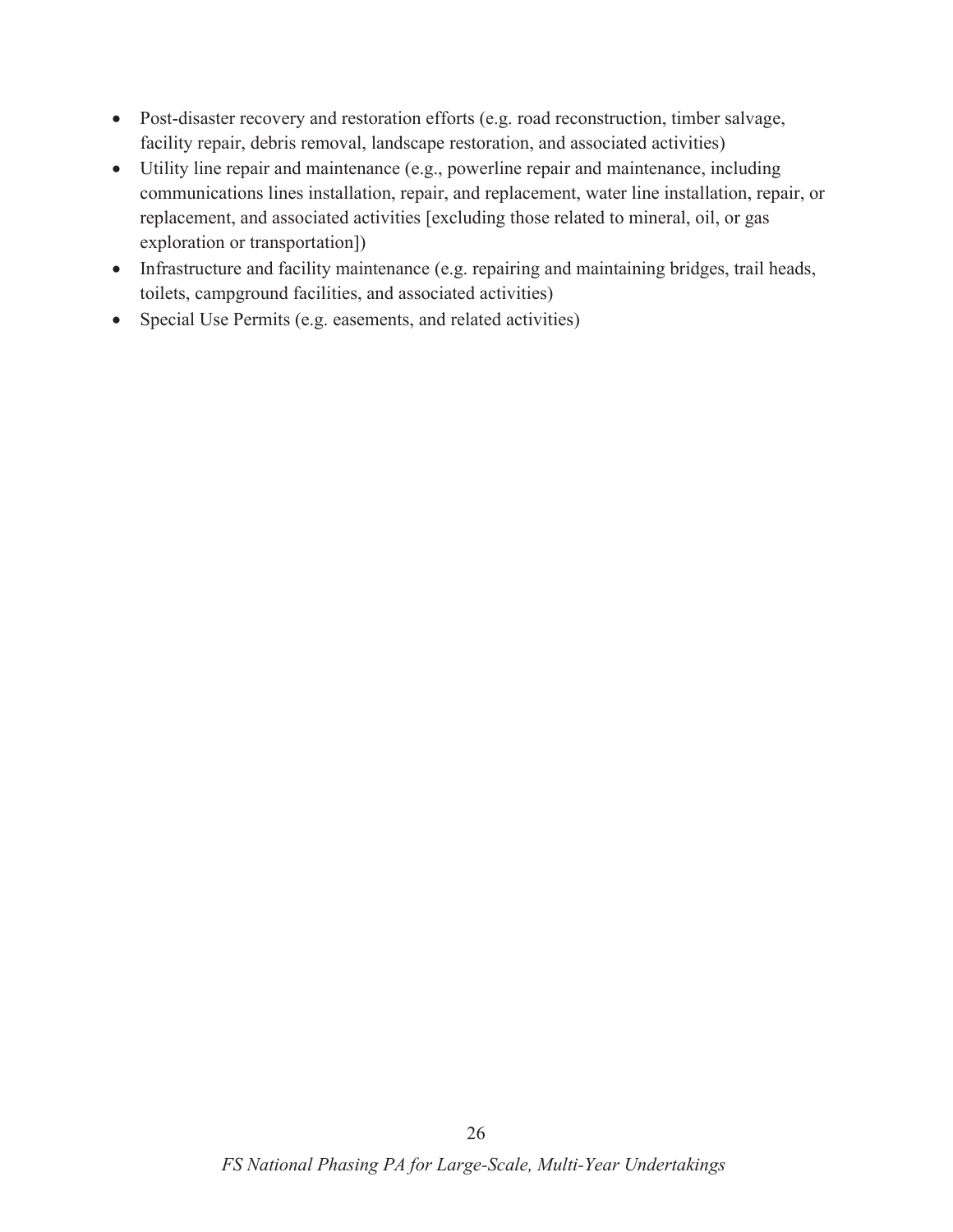### **Appendix C. HIP Format and Components**

A Heritage Implementation Plan (HIP) shall document the process and actions the FS unit will follow to meet NHPA Section 106 responsibilities throughout the span of the Project, including identification and evaluation of historic properties, assessment of effect, and resolution of adverse effects (if applicable).

A HIP must address all potential alternatives, if applicable, that may be implemented as part of the Project. The FS Heritage Professional shall facilitate consultation between the HIP consulting parties on behalf of, or with, the Agency Official to establish protocols in the HIP.

The FS, in consultation with the HIP consulting parties, may model a HIP after agreements that have already been established between the agency and consulting parties, where appropriate.

The HIP shall protect sensitive information to the fullest extent possible in accordance with applicable laws including Section 304 of NHPA (54 U.S.C. 307103); Section 9 of the Archaeological Resources Protection Act (16 U.S.C. 470hh); Section 8106 of the Food, Conservation, and Energy Act of 2008 (25 U.S.C. 3056); and Section 552(b) of the Freedom of Information Act (5 U.S.C. 552).

**A HIP shall address all phased steps of the Section 106 process (36 CFR** §§ **800.3 through 800.7). The FS shall establish the following provisions in the HIP in consultation with HIP consulting parties:** 

#### **I. Area of Potential Effects (APE) Overview**

- A. The HIP will describe the Project APE established by the Agency Official and FS Heritage Professional in consultation with the HIP consulting parties, consistent with 36 CFR  $\S$  800.4(a)(1), prior to or as part of Project development. Where there is more than one Project alternative, the initial Project APE will be the geographic area where potential effects from all alternatives under consideration may occur. The HIP shall document a process whereby the Agency Official will refine the APE, in consultation with HIP consulting parties, consistent with 36 CFR  $\S$  800.4(a)(1), as project alternatives, if applicable, are clarified throughout the Project design and implementation. The final APE will be the extent of the potential direct and indirect effects that may occur later in time or farther removed in distance from the Project's direct effects, as well as cumulative effects of the Project on historic properties. The APE may extend beyond the physical footprint of a Project where there are other effects such as visual or auditory effects. Unless otherwise negotiated by the HIP consulting parties, the APE overview in the HIP will include (1-4) below.
	- 1) Description of Project area (location and introductory information about APE); and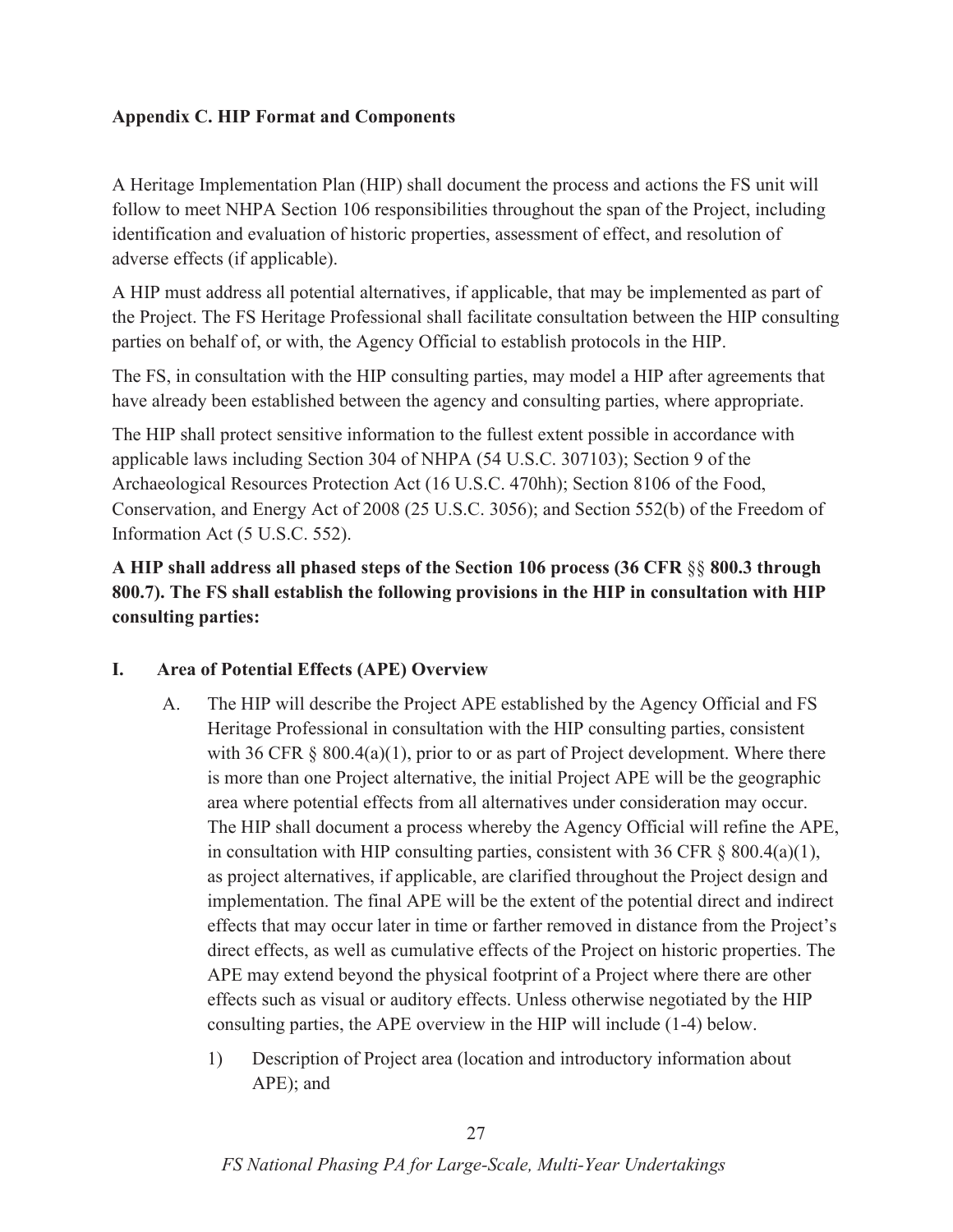- 2) Summary of existing information for the APE (summary of known or documented cultural resource and previous cultural resource surveys in the APE), in accordance with Section XIV; and
- 3) Maps of the APE, including locations of proposed work, which includes previous survey coverage, and may include an appendix showing the location of known sites and areas of high potential or high sensitivity for historic properties in accordance with confidentiality laws (see Section XIV); and
- 4) Statement about the likely presence of historic properties within APE.

### **II. Process to Complete a Reasonable and Good Faith Identification Effort**

- A. The HIP shall establish the commitment of the Agency Official to complete a reasonable and good faith effort to identify historic properties in the APE (e.g., identification strategies) and consultation before beginning Project activities in an area where historic properties may be affected.
- B. Identification efforts must be determined by the Agency Official in consultation with HIP consulting parties and will be informed by past studies, the magnitude and nature of the Project and its specific Project activities, hazardous conditions or other barriers to identification, the degree of Federal involvement, the highest potential for historic properties (and where the highest potential for adverse effects to resources may occur, consistent with 36 CFR  $\S$  800.4(b)(1)). Identification should also be informed by other variables negotiated among HIP consulting parties.
- C. Identification strategies may include, but are not limited to:
	- 1) Remote strategies, such as but not limited to literature and data review, predictive modeling, LiDAR, development of historic contexts, and other ways to identify historic properties remotely.
	- 2) Field-based strategies, such as targeted cultural resource field surveys using methods based on existing Forest protocols.
	- 3) Identification that may be informed by on-site or off-site research such as interviews, oral histories, ethnographic studies, and previous inventories if considered adequate by Heritage Professionals as per guidance provided in FSH 2309.12, Chapter 32, Section 11 and ACHP Guidance, Meeting the "Reasonable and Good Faith" Identification Standard in Section 106 Review.
	- 4) The inclusion of traditional knowledge, a critical component in the identification and evaluation of historic properties. The Section 106 regulations at 36 CFR  $\S$  800.4(c)(1) require Federal agencies to acknowledge the special expertise of Indian Tribes in evaluating and, by extension, identifying historic properties of religious and cultural significance to them. It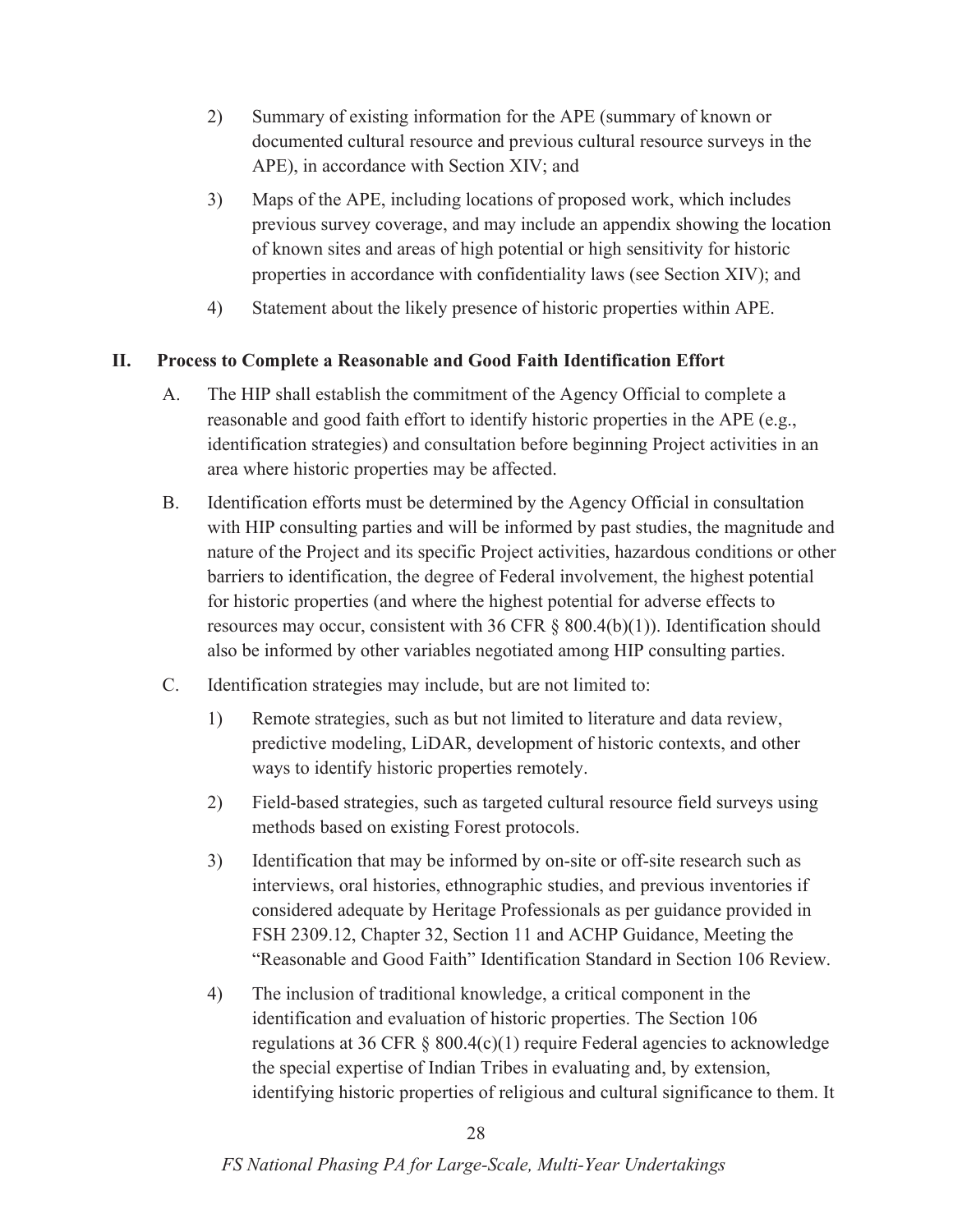should also be noted that the regulations acknowledge that the passage of time, changing perceptions of significance, or incomplete prior evaluations may require the reevaluation of Project areas for the presence of historic properties (36 CFR  $\S$  800.4(c)(1)). This is a particularly important consideration in planning for identification, because past identification and evaluation efforts may not have included the traditional knowledge held by Indian Tribes.

- D. When only remote strategies are chosen for specific implementation areas, the FS Heritage Professional and/or Agency Official will ensure that these decisions are based on the best available information about the types of historic properties that HIP consulting parties expect to find in a given Project activity area. Consultation among the HIP consulting parties that led to this decision must be documented and placed in the Project record. Remote strategies must be designed to meet a good faith effort to identify historic properties.
- E. When targeted cultural resource field surveys are chosen and/or previous surveys are inadequate, the HIP will document whether the following areas require field survey, based on the best available knowledge of the types of historic properties that the HIP consulting parties expect to be found in a given Project activity area, or will likely result in the identification of additional historic properties (36 CFR §  $800.4(c)(1)$ :
	- 1) Areas of steep slope (e.g. 30%) where sites are not expected to occur, based on local knowledge of the types of historic properties in a given area and as informed by HIP consulting parties.
	- 2) Areas where past natural or human-caused ground disturbance has modified the surface so extensively that the likelihood of finding evidence of intact historic properties is negligible and the site area has not been identified as being significant for other reasons that may make it eligible for the National Register, including but not limited to those that may be of religious and cultural significance to one or more Tribes. Determining that a given area has been so extensively disturbed that the likelihood of finding intact historic properties is negligible requires knowledge of local geology (including natural and cultural stratigraphy) as well as knowledge about the types and depths of historic properties expected in the area, and will take into consideration information gained from HIP consulting parties including information about resources of cultural and religious significance to Tribes.
	- 3) Areas where existing inventory data, consultation information, and predictive models previously reviewed by the HIP consulting parties are sufficient to indicate that further field survey information would not likely result in the identification of additional historic properties.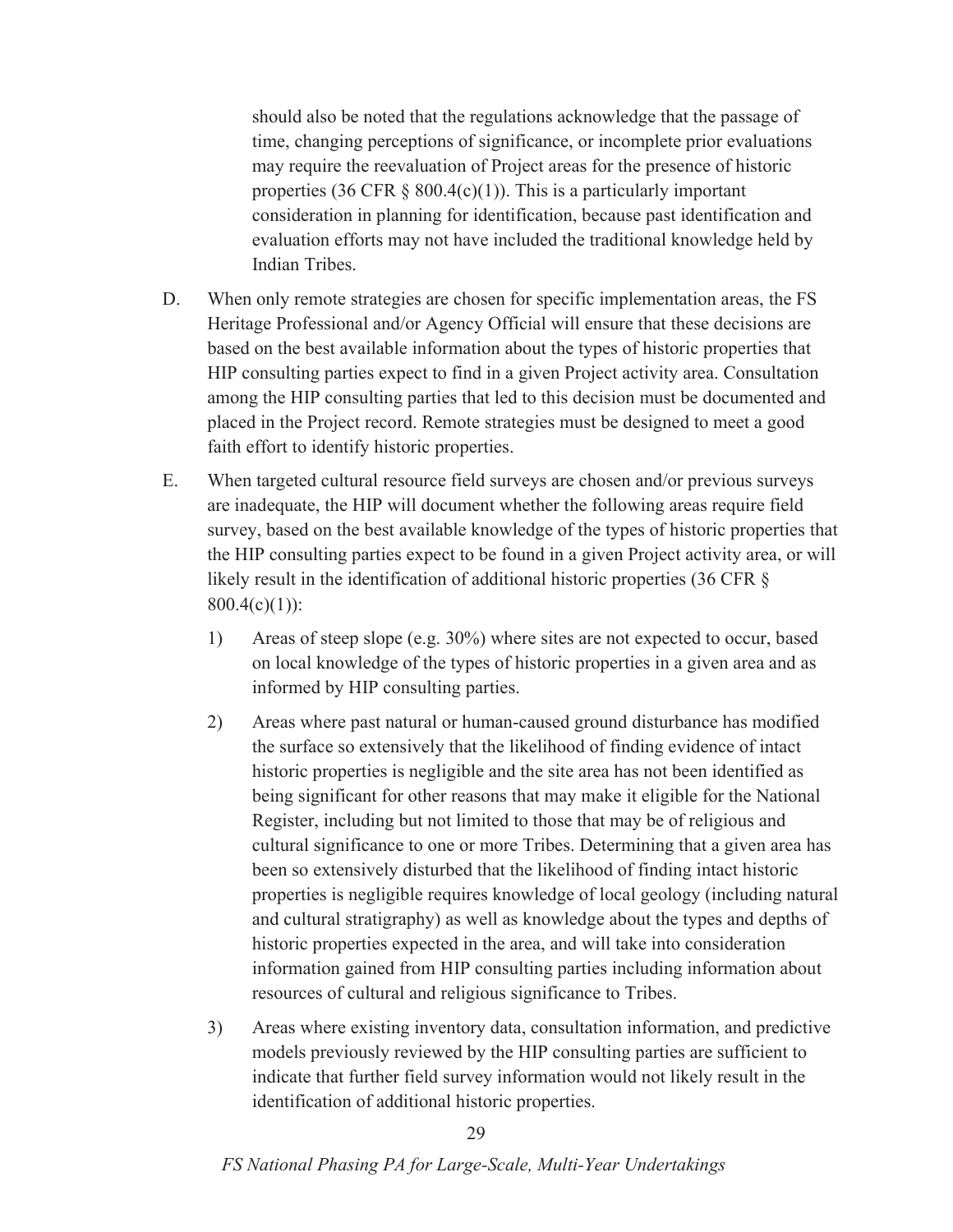- F. The HIP may include a list of Project activity types determined by the Heritage Professional in consultation with HIP consulting parties to have limited to no adverse effect on historic properties. The Agency Official may authorize such Project activity types listed in the HIP without further review under Section 106. The Heritage Professional and/or Agency Official will ensure that the consultation among the HIP consulting parties that led to inclusion of categories of activities that do not require further review under Section 106 is documented and included in the Project record.
	- 1) At a minimum, the HIP will require the Agency Official to submit, as part of the annual report, a list of any completed listed categories of Project activities that have been authorized by the HIP to proceed without further review.
- G. The HIP will document the determination of when and how cultural resources will be evaluated in consultation with HIP consulting parties for eligibility for inclusion on the National Register as part of the identification process. The Agency Official shall acknowledge that Tribes possess special expertise in assessing the eligibility of historic properties that may have religious or cultural significance to them. Where the FS identifies historic properties, the FS will define boundaries of the extent of historic properties and contributing features or, in consideration of confidentiality concerns, the FS may elect to identify an avoidance area that encompasses multiple historic properties in a given geographic area. Additionally, the HIP will include at least one of the following evaluation methods for the Agency Official to complete in consultation with HIP consulting parties.
	- 1) Apply the National Register criteria (36 CFR part 63) to unevaluated properties identified in accordance with 36 CFR § 800.4(c); and/or
	- 2) Treat unevaluated properties as eligible in accordance with FSM 2363.22.
- H. If the FS and SHPO/THPO cannot agree on the eligibility of a property, or if the ACHP so requests, e.g. after receiving a disagreement notification from a Tribe that attaches religious and cultural significance to a property off Tribal lands, the FS will obtain a formal determination of eligibility from the Keeper of the National Register, whose decision shall be final  $(36 \text{ CFR} \text{ } \text{\&} 800.4(c)(2))$ . No project activities with the potential to affect historic properties may begin in an area of the Project where there are known cultural resources until a determination of eligibility has been made or until the Agency Official elects to avoid cultural resources in that portion of the Project regardless of eligibility determination.
- I. After each identification effort is complete, the HIP shall establish a process to submit a report on the results of the identification effort(s) to HIP consulting parties for review and comment. The report must meet agency standards (FSM 2363.16)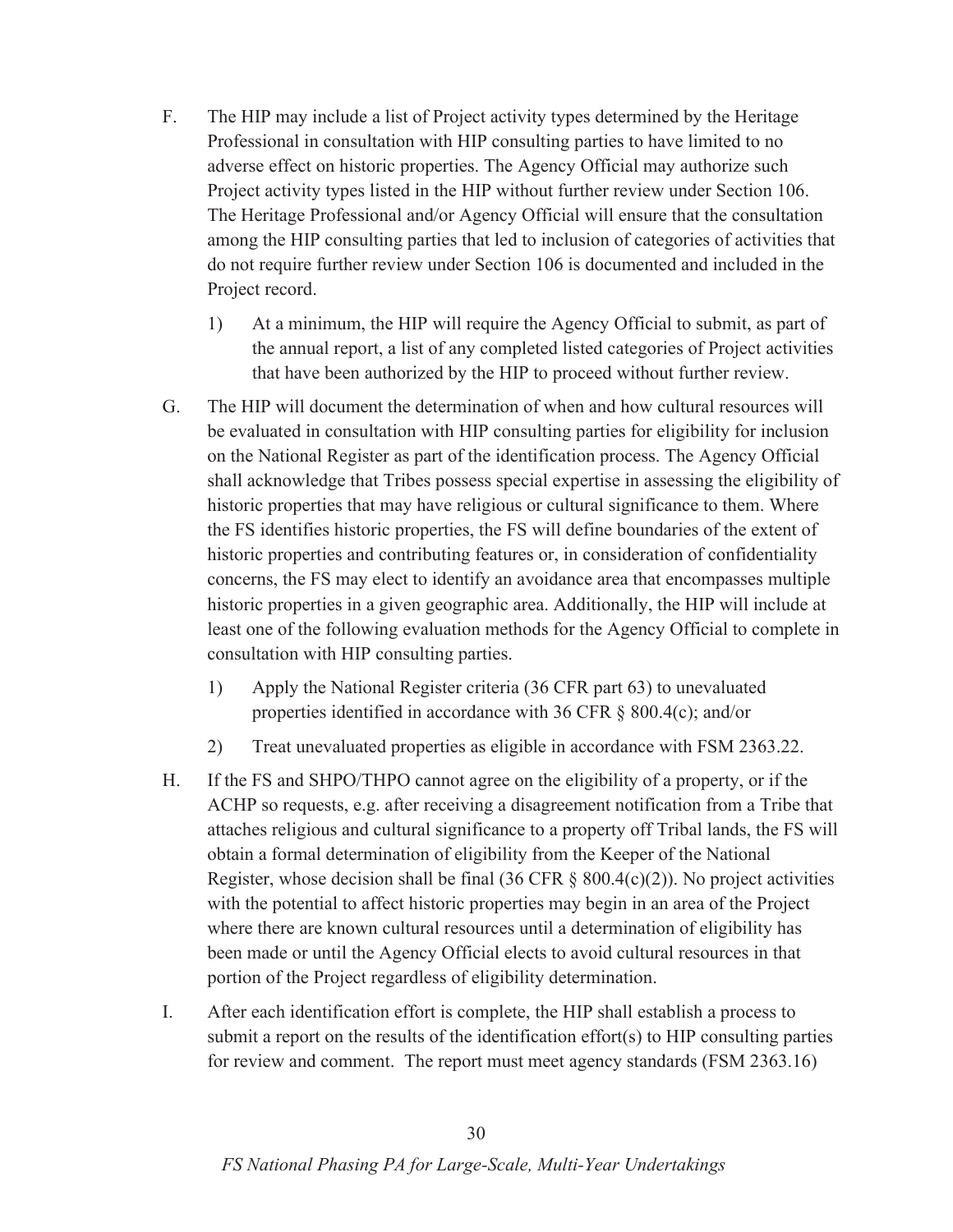and include information consistent with 36 CFR § 800.11, unless otherwise negotiated.

1) The HIP shall establish a process to complete identification and consultation before beginning Project activities in an area of the Project where historic properties may be affected.

### **III. Assessment of Effects**

- A. Process for assessments of effect. The HIP will include a process developed among HIP consulting parties to determine whether the Project activities may affect, directly or indirectly, the integrity of any characteristics that qualify the property for inclusion in the National Register. Unevaluated properties may be treated as eligible, in accordance with FSM 2363.22, for the purpose of assessments of effect.
	- 1) When a historic property is identified, the HIP will include a protocol to apply the phased criteria of adverse effects consistent with 36 CFR  $\S$  800.5(a)(3).
	- 2) When the likelihood of historic properties is determined through predictive models, probability levels, consultation information, or other similar methods appropriate to property types expected in a given area instead of being identified through field survey, the HIP will include a process to apply the phased criteria of adverse effect, consistent with 36 CFR  $\S$  800.5(a)(3), based on the nature of the Project activities and the probability or the nature of the historic properties expected to be in the area of the planned Project activities. The FS Heritage Professional, in consultation with HIP consulting parties, will determine when ground truthing, including but not limited to pedestrian survey, is needed to supplement remote methods to identify historic properties. When there is a disagreement regarding the potential for adverse effect and that disagreement can be resolved through obtaining additional information then the HIP may follow Section II.C.2 of this Appendix, as appropriate.
- B. No Historic Properties Affected. Unless otherwise negotiated, when no historic properties are found or when there is low probability of the presence of historic properties (as determined in consultation with HIP consulting parties) the HIP shall direct the Agency Official to propose a finding of No Historic Properties Affected, and provide documentation supporting the finding, consistent with 36 CFR § 800.11 to HIP consulting parties and provide thirty (30) days from receipt for review and comment. The FS will consider comments from HIP consulting parties before making a final finding of effect.
- C. No Adverse Effect. Unless otherwise negotiated, the Agency Official shall notify HIP consulting parties of a finding of No Adverse Effect and provide HIP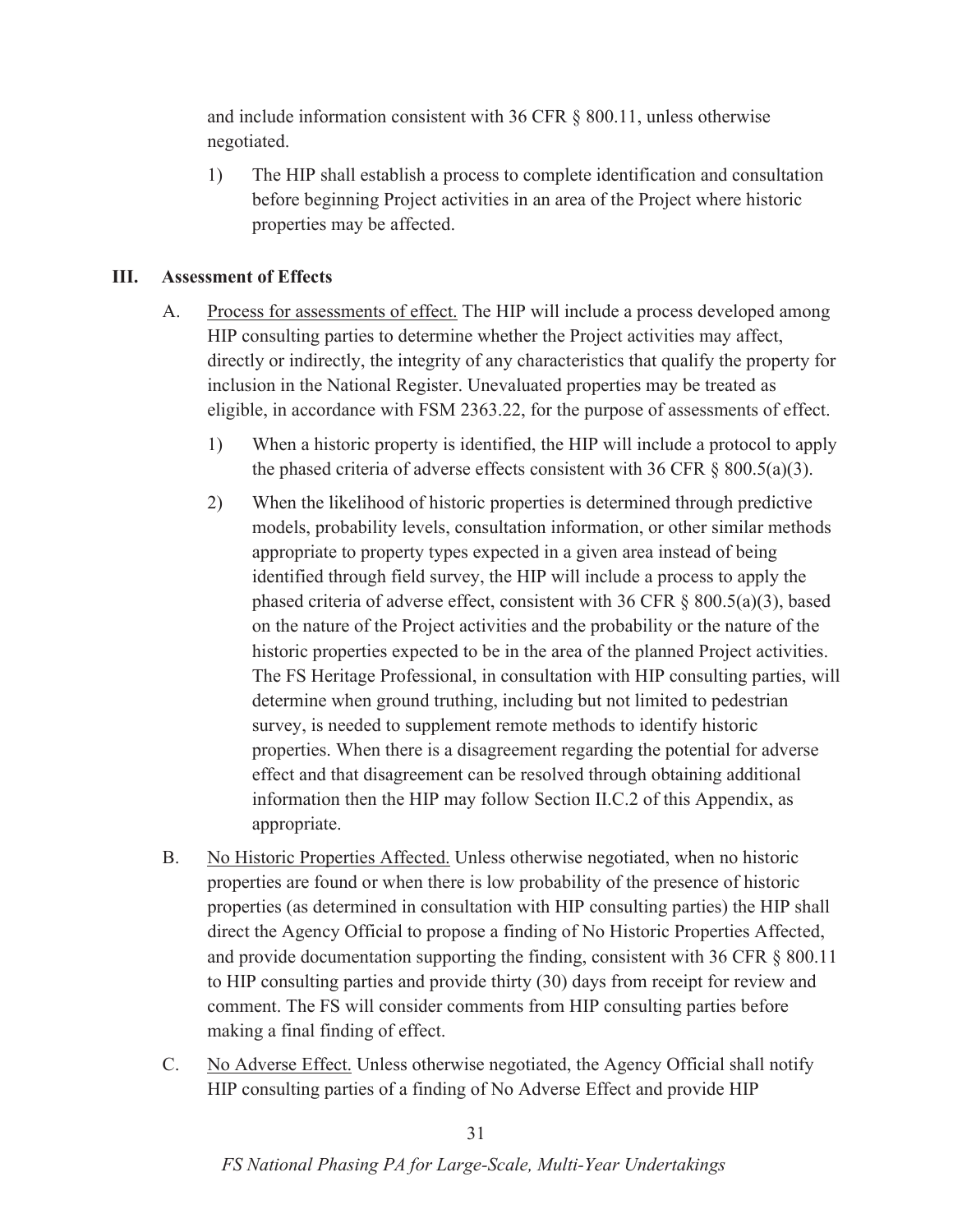consulting parties thirty (30) days from receipt to review and comment, consistent with 36 CFR § 800.5(c), on documentation supporting the finding consistent with 36 CFR § 800.11. When historic properties or areas with probability of historic properties will be affected, the HIP shall utilize one or more methods below to reach a finding of No Adverse Effect for specific Project activities. The specificity of such measures should be commensurate with the information available about the historic properties in the APE and the nature and magnitude of proposed activities. Methods to reach a finding of no adverse effect may include:

- 1) Altering activity boundaries or establishing exclusion areas that are marked for avoidance for Project activities where historic properties or unevaluated properties that may be National Register eligible may be affected;
- 2) Altering design of Project activities where historic properties may be affected to avoid adverse effects to historic properties and unevaluated properties that may be National Register eligible;
- 3) Using methods as otherwise negotiated and documented in the HIP;
- 4) Developing a monitoring plan that describes monitoring procedures (both short and long term), and which identifies sensitive cultural resources to be avoided. Unless otherwise negotiated, a monitoring plan must be implemented when needed to avoid adverse effects to historic properties during implementation of Project activities.

#### **IV. Adverse Effect Findings and Resolution of Adverse Effects**

- A. When historic properties or areas with probability of historic properties cannot be avoided, the FS Heritage Professional, in consultation with HIP consulting parties, will apply the criteria of adverse effect consistent with 36 CFR § 800.5(a).
- B. Findings of adverse effect may be made in the development of the HIP or following the finalization of the HIP, as the FS identifies new or additional effects to historic properties.
	- 1) When a finding of adverse effect is anticipated at the time of developing the HIP, the HIP will include measures to resolve adverse effects specific to the anticipated effects, unless otherwise negotiated.
	- 2) When a finding of adverse effect is made after the HIP is completed but before Project activities occur, unless otherwise negotiated, the Agency Official shall consult HIP consulting parties on a finding of Adverse Effect and provide thirty (30) days for review and comment. The Agency Official shall consult and seek agreement of HIP consulting parties on measures to resolve adverse effects. The measures and their timing for implementation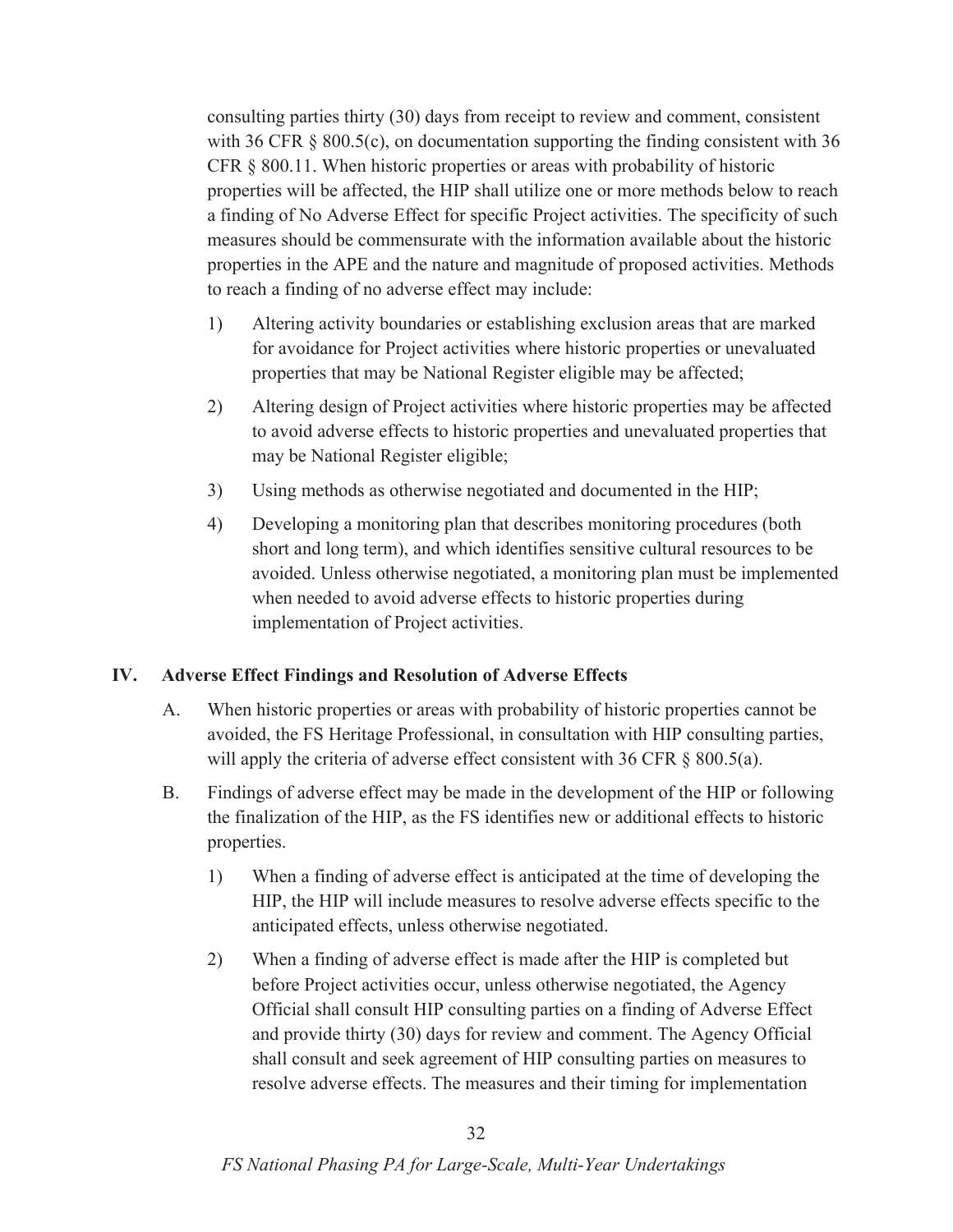will be appended to the HIP following the amendment process Section IX.D of this Appendix. The HIP may be used in lieu of individual memoranda of agreement to resolve adverse effects, or measures to resolve adverse effects may be documented in individual memorandum of agreement, as determined by the Agency Official in coordination with the Heritage Professional.

- C. When adverse effects are based on the likelihood of historic properties and not verified through field survey, the HIP will establish generalized measures to resolve adverse effects for the types of properties anticipated to be adversely affected by the Project. The HIP shall require assessments of generalized measures as they apply to Project activity areas to assess their efficacy. If the FS, in consultation with HIP consulting parties, finds that generalized measures are insufficient to resolve adverse effects, FS will work with HIP consulting parties to modify or develop new measures to resolve adverse effects to historic properties, and these new measures will be documented in an amendment to the HIP.
- D. The HIP shall establish measure(s) to resolve adverse effects, as appropriate and as decided upon in consultation with HIP consulting parties, such as:
	- 1) Examples of prior mitigation measures that have been previously approved in other Section 106 agreements or documents such as Forest Historic Preservation Plans. For example, previous documentation or data recovery of historic properties may provide examples of methods to resolve adverse effects on other historic properties.
	- 2) Mitigation measures that treat similar cultural resources or areas in lieu of conducting mitigation directly on adversely affected historic properties, such as historic context studies, etc. It is not appropriate to conduct a lesser level of mitigation off-site than would have been required under standard mitigation.
	- 3) Mitigation measures for traditional cultural properties (TCPs), if effects cannot be avoided, might include efforts such as oral history studies, on-site or off-site interpretation, ethnographic studies, habitat protection or enhancement, and other methods. Mitigation for TCPs must be determined in consultation with the applicable Tribe(s) with traditional cultural connection to affected TCP(s).
	- 4) Mitigation measures for historic properties of religious and cultural significance to Indian Tribes, if effects cannot be avoided, might include efforts such as oral history or place name studies, on-site or off-site interpretation, ethnographic or traditional knowledge studies, habitat protection or enhancement, and other methods. Mitigation for these historic properties must be determined in consultation with the applicable Tribe(s) with traditional cultural connection to the affected historic property.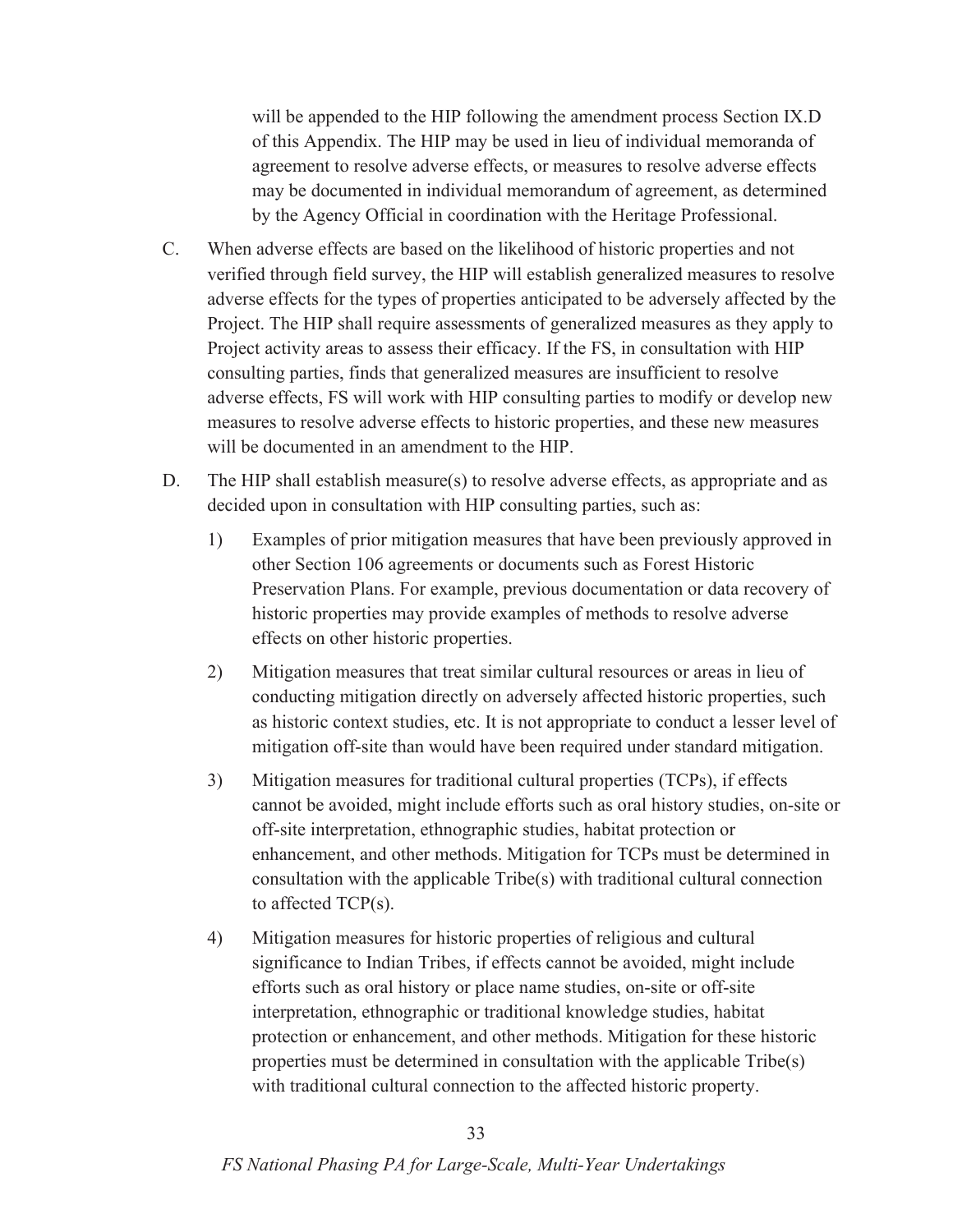- E. The HIP will include timelines and protocols for when mitigation measures will be implemented throughout the Project and how they will be reported to consulting parties. Project activities that could have an effect on historic properties may not proceed until mitigation measures to resolve adverse effects have been determined in consultation with HIP consulting parties, and the Agency Official has committed to implementing mitigation measures.
- F. The HIP shall include the required dispute resolution process set forth in IX.B. of this Appendix to resolve disagreement of findings.

### **V. HIP Reporting Process**

- A. The HIP will establish a process for documenting the implementation of the HIP, including CRSOs (if any), whereby the Heritage Professional is responsible for entering information regarding any activity initiated under the HIP and NPA into the internal FS Heritage NPA electronic system of record.
- B. The HIP will establish a process for communicating updates on a regular basis about the HIP implementation to HIP consulting parties. The Agency Official will seek input from HIP consulting parties to determine the appropriate frequency of Project updates (e.g. bi-weekly, monthly, bi-monthly, quarterly, etc.) and the format of these updates.
- C. At a minimum, the HIP will establish a process for annual reporting of the HIP, whereby the Heritage Professional provides an annual report on the use of the HIP in the previous fiscal year to HIP consulting parties, appropriate Forest Supervisor(s), and Regional Heritage Program Manager(s). The annual report that follows the completion of the Project will be the final annual report. If unforeseen circumstances prevent the FS from delivering the annual report to HIP consulting parties, the Agency Official will send a letter to HIP consulting parties at the time the report is due to inform them of the delay and provide opportunities for updating HIP consulting parties on HIP implementation in another forum such as verbally, in person, or virtually. The alternate opportunity for updating HIP consulting parties does not substitute for the annual report, and the Heritage Professional will provide the annual report at the soonest possible date after the original due date, but not more than six months after the due date.
- D. The HIP will outline the contents of the annual report, which will include at a minimum, a list of CRSOs initiated and completed, if applicable, and a list of Project and HIP activities completed and initiated in the previous fiscal year.
- E. As part of the annual reporting process, the HIP may include an annual meeting between HIP consulting parties to review the implementation of the HIP, discuss the upcoming program of work, and other topics pertaining to the HIP.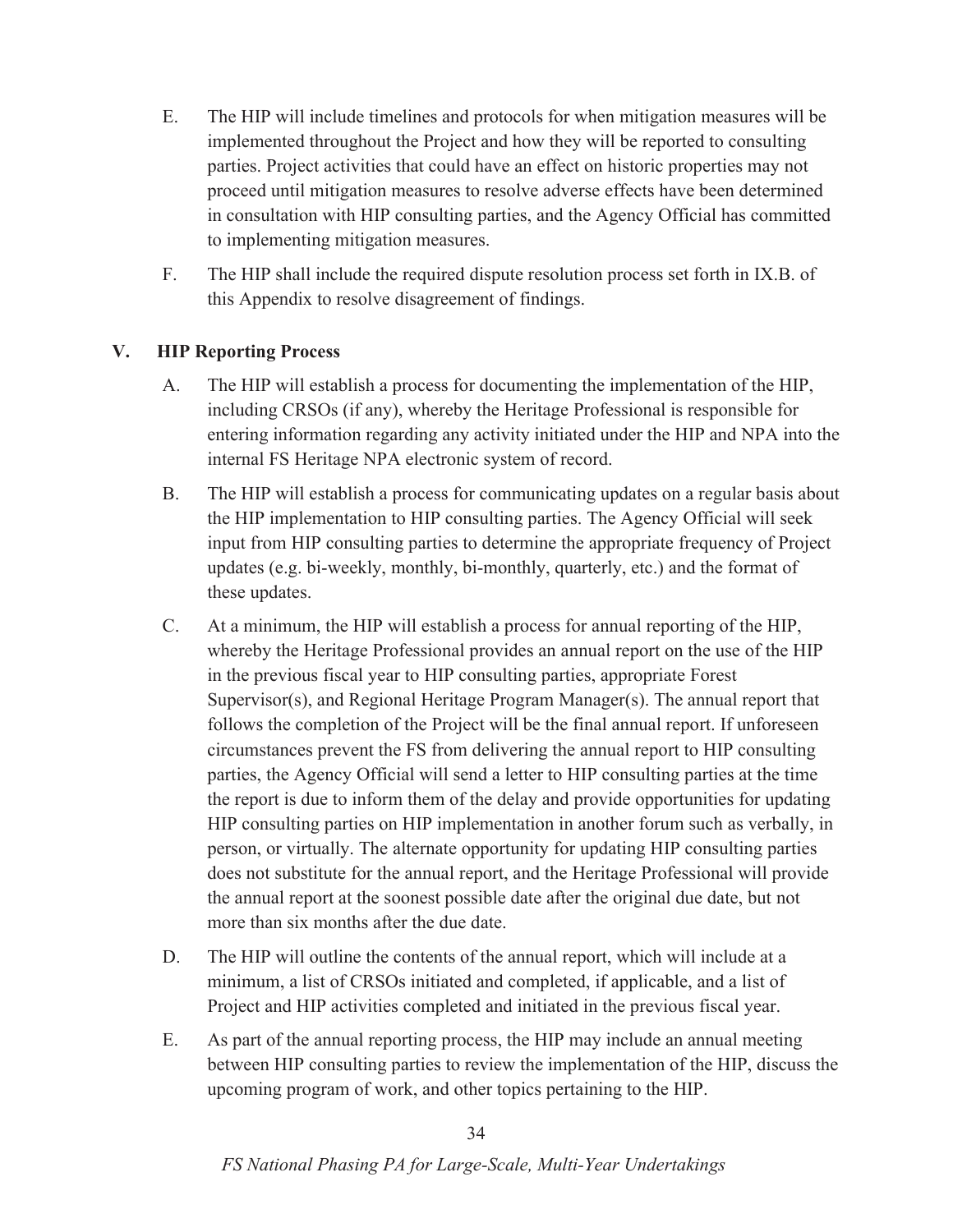#### **VI. Unanticipated Effects and Post-review Discoveries**

A. The HIP will include a process to address post-review discoveries consistent with 36 CFR § 800.13, unless otherwise negotiated by HIP consulting parties. At a minimum, the Agency Official must consult with the SHPOs/THPOs and Tribes in the event of a post-review discovery.

#### **VII. Inadvertent Discovery and Treatment of Human Remains**

- A. If Project activities have a likelihood of encountering Native American human remains or funerary objects, the HIP must establish the development of a Projectspecific Plan of Action prior to implementing the HIP (per 43 CFR § 10.3). A Plan of Action must be completed prior to finalizing the HIP. A Plan of Action may be updated after the HIP is finalized by following the amendment process established in the HIP.
- B. The HIP shall also include the following process:
	- 1) If human remains or funerary objects are encountered at any time during the implementation of the Project, work will stop in the area of the discovery, and the agency shall follow the provisions of the Native American Graves Protection and Repatriation Act (25 U.S.C. 3001), as applicable, and State and local laws as appropriate. These laws are separate from Section 106 of the NHPA, which is the only law applicable to this NPA, and therefore these laws apply to all agency actions and undertakings regardless of whether or not they use this NPA to comply with Section 106 of the NHPA.

#### **VIII. Emergency Situations**

A. Unless otherwise negotiated, the FS shall follow the standard emergency procedures at 36 CFR § 800.12 or as specified in any other applicable program alternative. Should an emergency situation occur which represents an imminent threat to public health or safety, or creates a hazardous condition, the FS shall respond to the emergency or hazardous condition and immediately notify the SHPO/THPO, Tribes, and the ACHP of the emergency situation and the measures the FS has taken to respond to the emergency situation. Should the SHPO/THPO, Tribes, or the ACHP desire to provide technical assistance to the FS, they shall submit comments within seven (7) calendar days from notification, if the nature of the emergency or hazardous condition allows for such coordination.

#### **IX. Required Administrative Provisions**

A. The HIP shall include the following provisions as set forth below.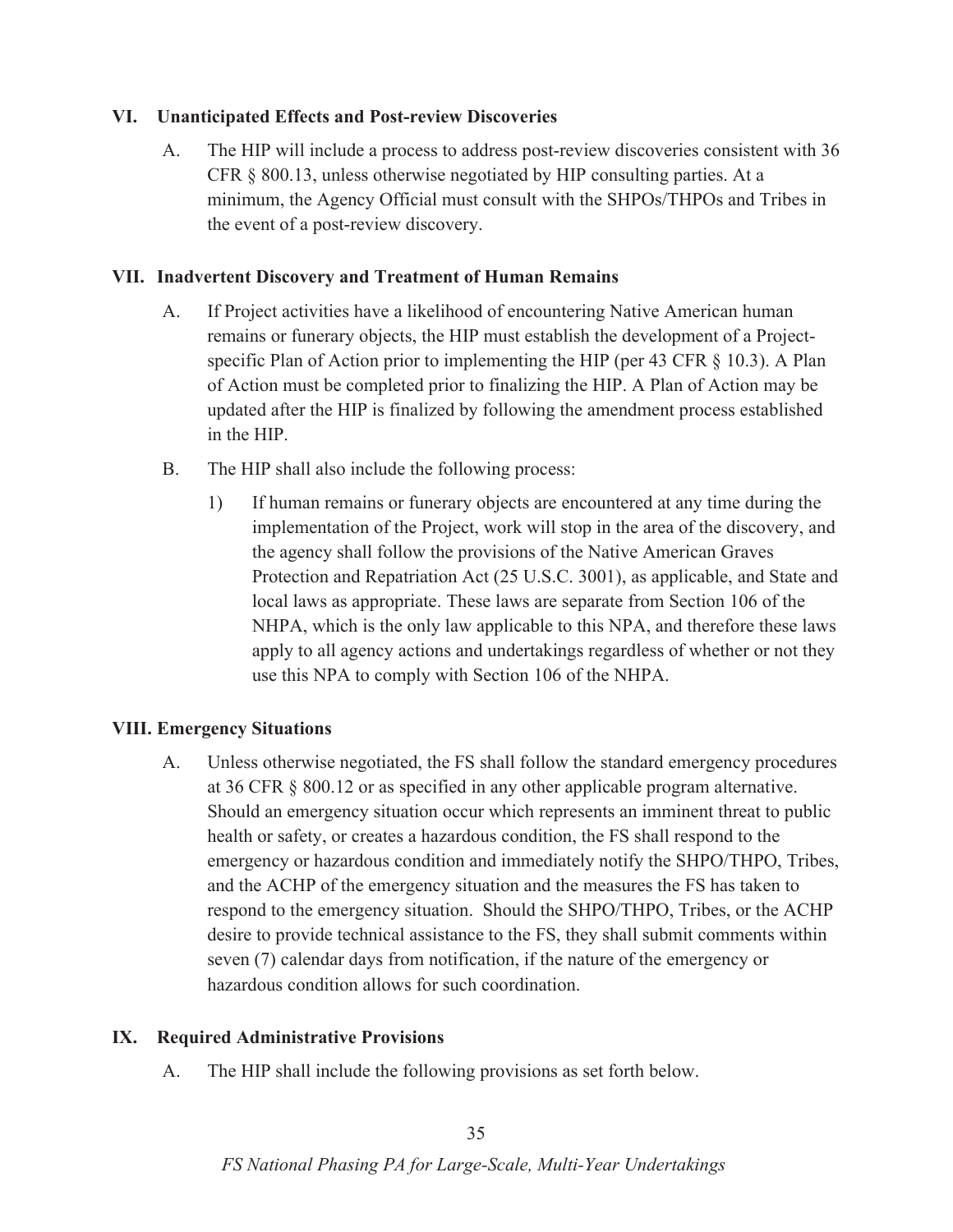#### B. **Dispute Resolution Process**

1) If HIP consulting parties raise disputes during the implementation of the HIP, the Agency Official will convene a meeting or teleconference between all HIP consulting parties to consider their views and seek agreement regarding matters arising in the implementation of the HIP. If disputes cannot be reconciled between the FS and consulting parties of the HIP, the Agency Official or Heritage Professional will refer the matter to the ACHP for their input. Within thirty (30) days of receipt of all pertinent documentation, the ACHP will either provide the FS recommendations regarding the dispute. The FS shall respond in each instance. The Agency Official shall consider any recommendations provided in reaching a decision and notify ACHP and HIP consulting parties of the final decision.

# C. **Anti-Deficiency Act**

1) The FS's responsibilities under the HIP are subject to the availability of funds, and the stipulations of the HIP are subject to the provisions of the Anti-Deficiency Act. The FS shall make reasonable and good faith efforts to secure the necessary funds to implement this HIP in its entirety. If compliance with the Anti-Deficiency Act alters or impairs the FS's ability to implement the stipulations of the HIP, the FS shall consult in accordance with the amendment procedures found in this HIP. In the meantime, all work on the Project will cease.

# D. **HIP Amendment Process**

- 1) If the Project area changes during its implementation or when any consulting party proposes an amendment, the Agency Official will consider amending the HIP in coordination with the Heritage Professional. If the Project area changes, the Agency Official will amend the HIP to include Section 106 activities for those new Project areas.
- 2) When the Project area changes or when an amendment is proposed, the Agency Official will notify and consult with HIP consulting parties. Upon receipt of notification, HIP consulting parties will have ten (10) days to comment on whether an amendment to the HIP is necessary.
- 3) When an amendment is warranted, the Agency Official will provide the HIP consulting parties fifteen (15) days to review the drafted amendment, upon receipt of the draft. If there is a dispute about an amendment, the Agency Official and HIP consulting parties will follow the dispute resolution process in IX.B.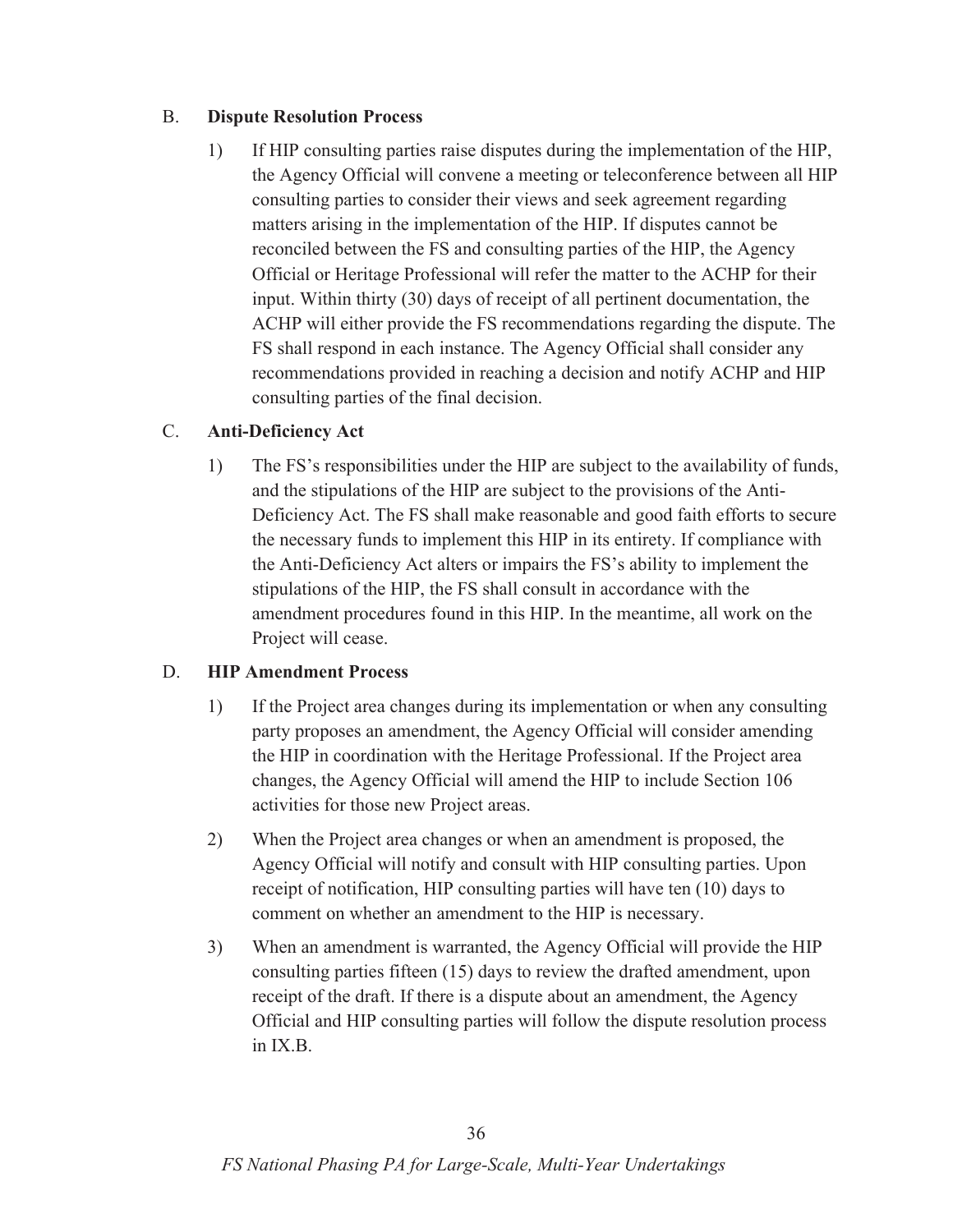4) An amendment of the HIP will go into effect upon signature of the Agency Official, and the FS will provide a copy to HIP consulting parties within thirty (30) days of signing.

# E. **Confidentiality Concerns**

1) If a HIP consulting party expresses confidentiality concerns in regards to the HIP development, issuance or implementation, the Agency Official and FS Heritage Professional shall use best efforts to protect sensitive information from disclosure as requested by HIP consulting parties to the extent permitted by federal law, including Section 304 of NHPA (54 U.S.C. 307103); Section 9 of the Archaeological Resources Protection Act (16 U.S.C. 470hh); Section 8106 of the Food, Conservation, and Energy Act of 2008 (25 U.S.C. 3056); and Section 552(b) of the Freedom of Information Act (5 U.S.C. 552). These those statutes have different standards according to the type of resource at issue.

# F. **Duration and Termination**

- 1) The HIP will remain active for the duration of the Project (FS to insert duration of Project in calendar terms, such as years, months, etc.). An Agency Official with jurisdiction over the Project may terminate the HIP by providing ninety (90) days' notice to HIP consulting parties, provided the Agency Official consults with HIP consulting parties in good faith and considers their input prior to termination.
- 2) If termination of the HIP or nationwide NPA occurs while individual HIP activities are ongoing for a specific Project area, the HIP consulting parties will continue those individual HIP activities to completion. Prior to continuing work on other Project areas, the Agency Official shall develop and execute a Programmatic Agreement (per 36 CFR 800.14(b)(3)) to incorporate the terms of the HIP. Once the new PA is executed, that PA will govern the Section 106 activities for the Project.
- 3) If the Project is cancelled, the HIP will be terminated.

# **X. Map of the final APE as defined in consultation with the HIP consulting parties.**

# **XI. Cultural resources stewardship opportunities (CRSOs) integrated.**

A. To encourage stewardship outcomes from an early consultation process, the Agency Official must seek to identify any CRSO(s) that recognize, preserve, protect, and enhance cultural resources for the greatest benefit to the public and Tribes that *may* be integrated into the Project design.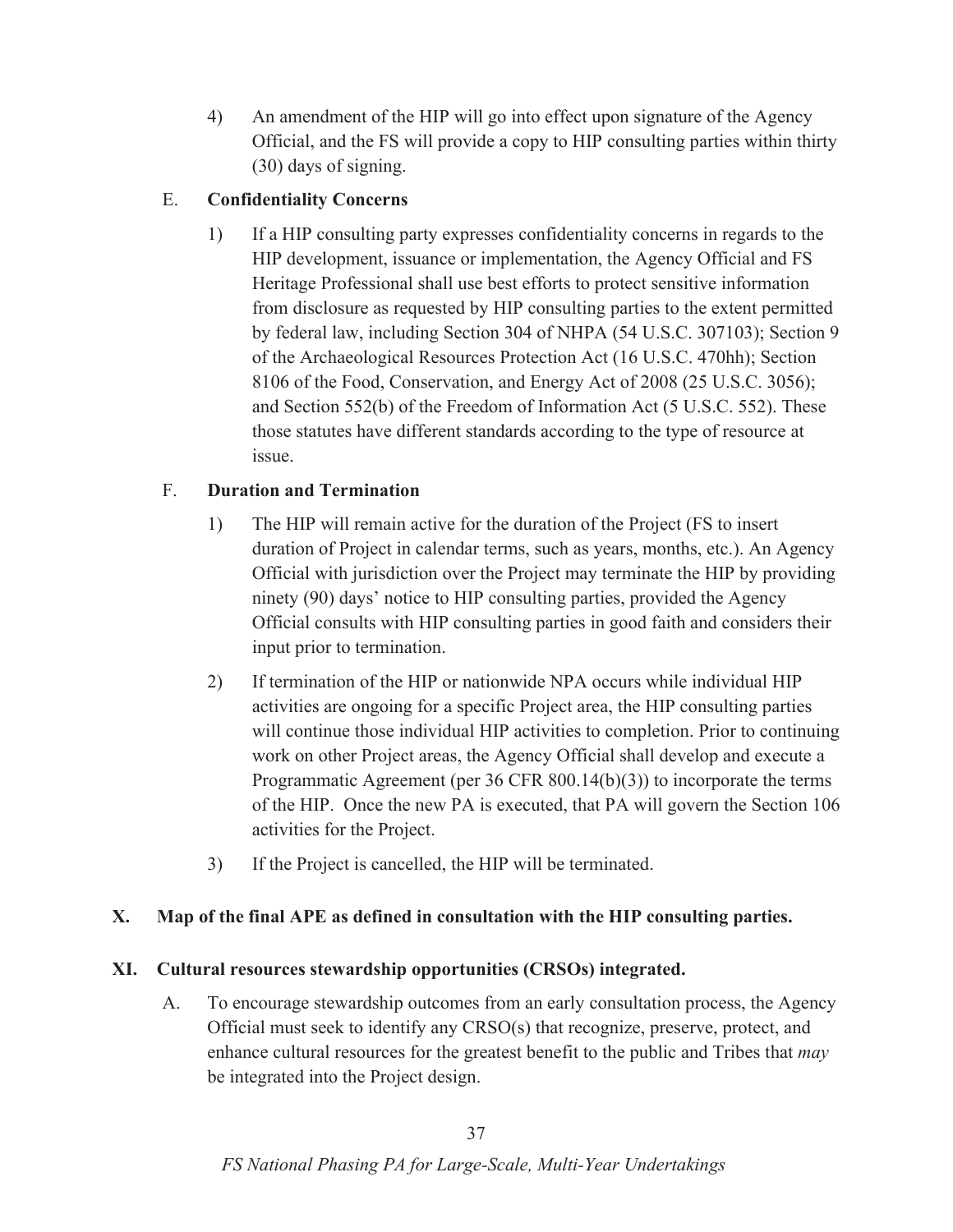- B. Examples of CRSOs include but are not limited to enhancement of historic properties and landscapes, development of historic contexts, identifying opportunities for interpretation, traditional cultural property studies, identification and documentation of historic properties of religious and cultural significance, habitat improvements for natural and cultural resources important to Tribes, and other opportunities for cultural resources stewardship that are consistent with Project purpose.
- C. If the Agency Official received viable proposals for CRSO(s) and approved any CRSO(s) in the Project design, the HIP will briefly summarize where and how the CRSO(s) will be implemented. At a minimum, information about the implementation of CRSOs will be included in the Annual HIP Report (as described in Section V. of this Appendix).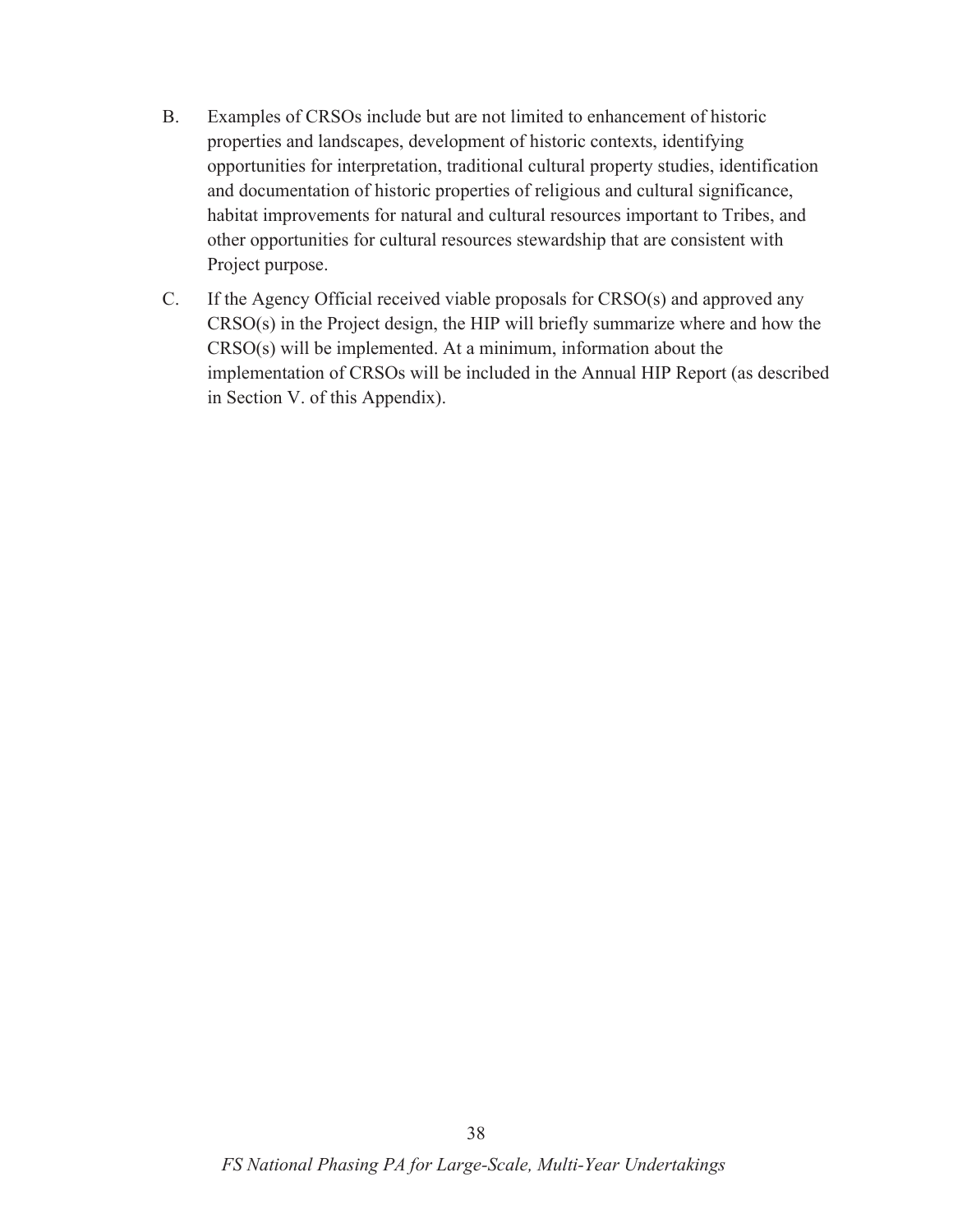**Appendix D. Tribal Signatory Page** 

# **NATIONAL PROGRAMMATIC AGREEMENT AMONG THE U. S. DEPARTMENT OF AGRICULTURE FOREST SERVICE, THE ADVISORY COUNCIL ON HISTORIC PRESERVATION, AND THE NATIONAL CONFERENCE OF STATE HISTORIC PRESERVATION OFFICERS FOR PHASING SECTION 106 OF THE NATIONAL HISTORIC PRESERVATION ACT FOR LARGE-SCALE MULTI-YEAR UNDERTAKINGS**

As Tribal Signatory to the National Programmatic Agreement (NPA) referenced above, the provisions of the NPA will be applicable to the proposed Undertaking(s) occurring on or affecting historic properties on [*Indian tribe's*] Tribal lands.

 $\mathcal{L}_\text{max} = \mathcal{L}_\text{max} = \mathcal{L}_\text{max} = \mathcal{L}_\text{max} = \mathcal{L}_\text{max} = \mathcal{L}_\text{max} = \mathcal{L}_\text{max} = \mathcal{L}_\text{max} = \mathcal{L}_\text{max} = \mathcal{L}_\text{max} = \mathcal{L}_\text{max} = \mathcal{L}_\text{max} = \mathcal{L}_\text{max} = \mathcal{L}_\text{max} = \mathcal{L}_\text{max} = \mathcal{L}_\text{max} = \mathcal{L}_\text{max} = \mathcal{L}_\text{max} = \mathcal{$ 

 Termination of this addendum will terminate the NPA on the Tribal lands under the jurisdiction of the Tribal Signatory.

**TRIBE** (*insert name*)

| (Name of authorized Signatory for the Tribe) | Date |
|----------------------------------------------|------|
| (Title)                                      |      |